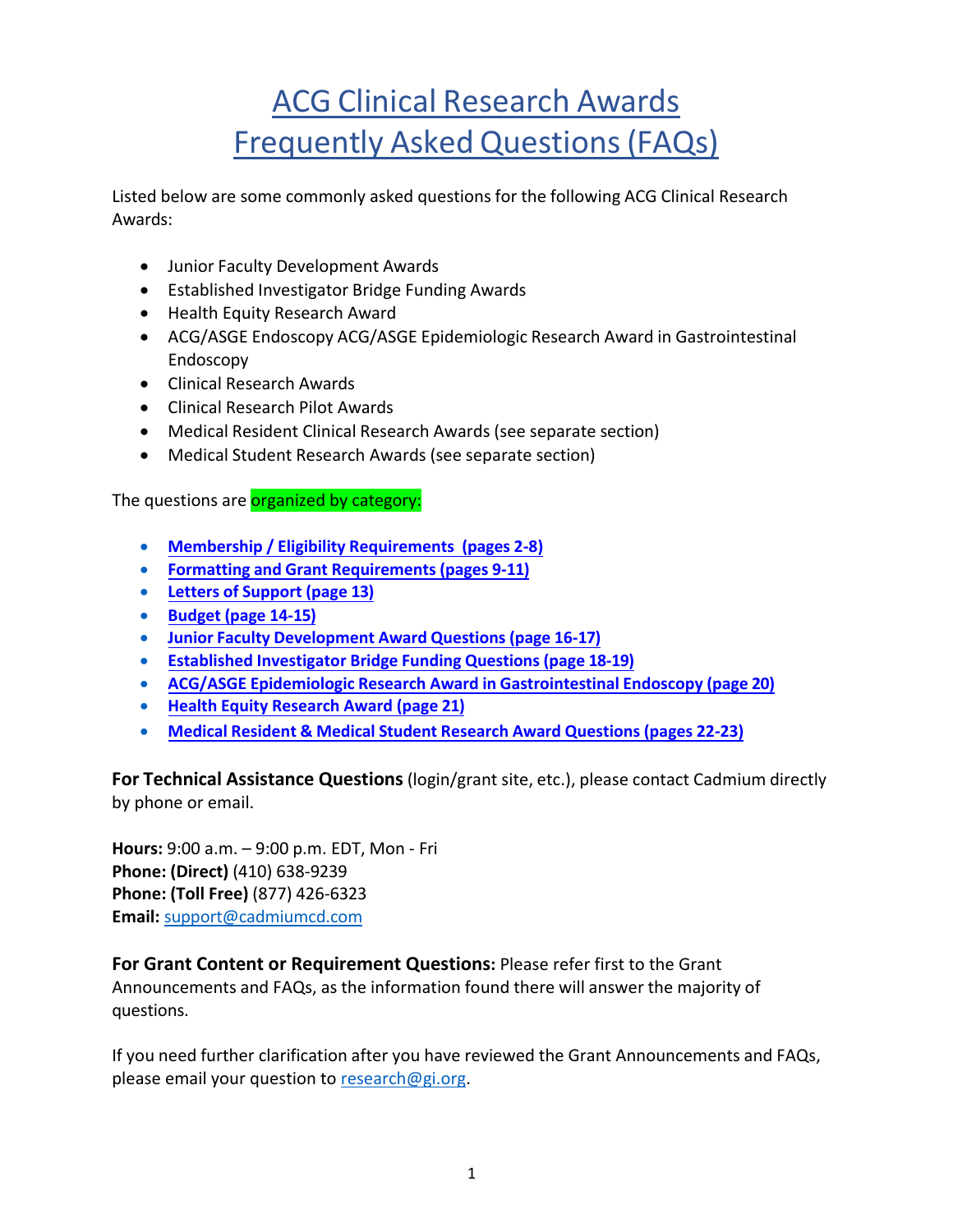# MEMBERSHIP/ ELIGIBILITY REQUIREMENTS:

### **Membership:**

Full ACG membership at time of application is required. Principal Investigator must be an ACG member in good standing. New [applications for membership](https://gi.org/membership/join-acg/) must be submitted by the September 16, 2022, deadline and must be active no later than the October 2022 review. Applicants awaiting final approval of their applications and members that have not paid their current membership fees are ineligible.

The grant application system requires your ACG member ID. To look up your member ID number, log into [gi.org/membership](http://gi.org/membership) then then click "My ACG" from the menu on the top right. Enter your email and password to sign in. Select from the Menu **My ACG Membership** to see your membership information. Your Member ID is listed below Date of Birth. Enter the membership number into the grant application system.

#### **Q: How do I find my ACG Member ID?**

A: Follow steps listed below:

#### **To Find ACG Member ID**:

- 1. GO TO [www.gi.org/membership](http://www.gi.org/)
- 2. Click on 'My ACG/ Log In' under Membership, on the left side of the menu.

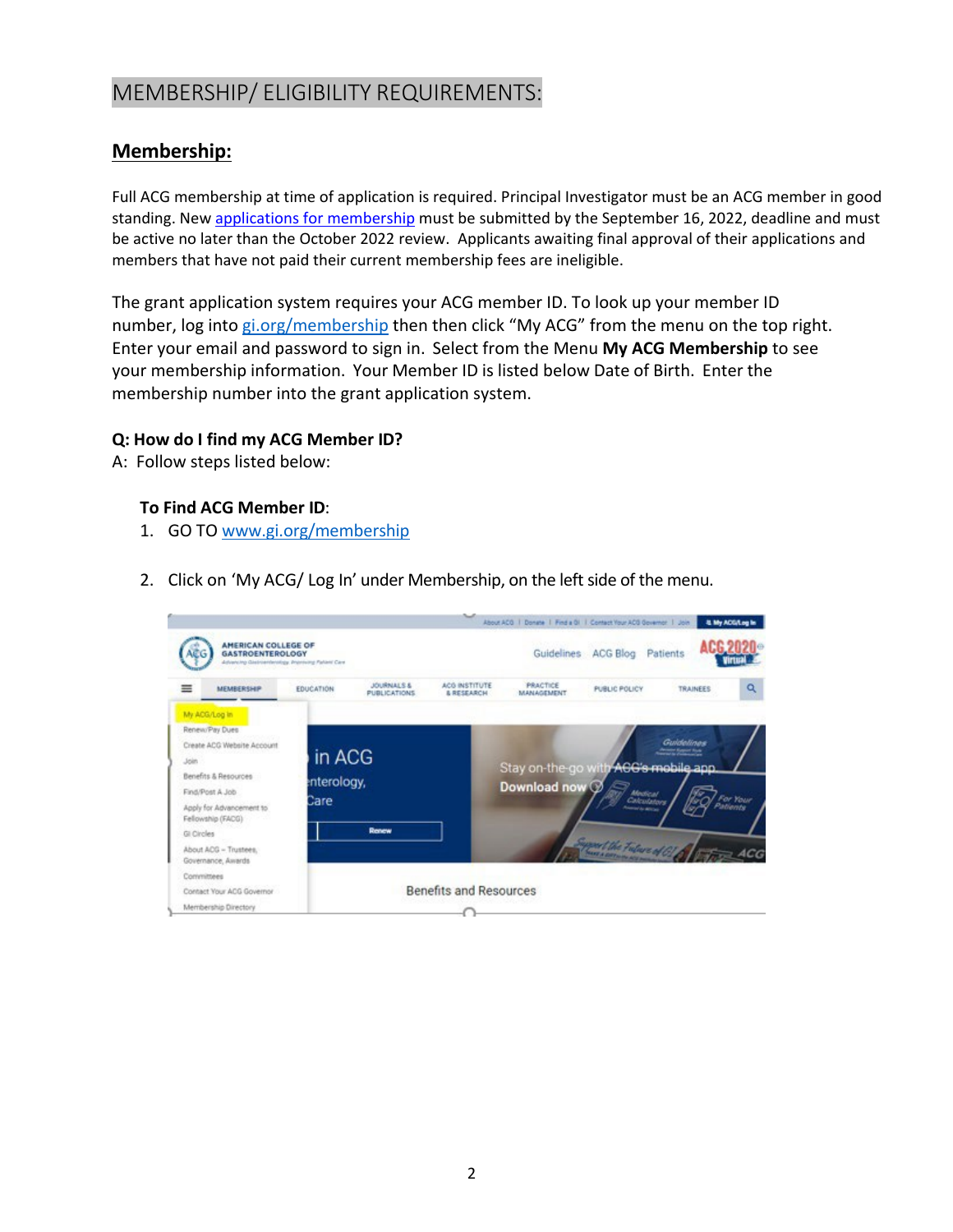3. Enter your email and password and click Sign In.

| <b>Member Log In</b> |  |  |
|----------------------|--|--|
|                      |  |  |
|                      |  |  |
|                      |  |  |
|                      |  |  |
|                      |  |  |

4. Select **My ACG Membership** from the menu on the left



**5.** Find **Member ID**

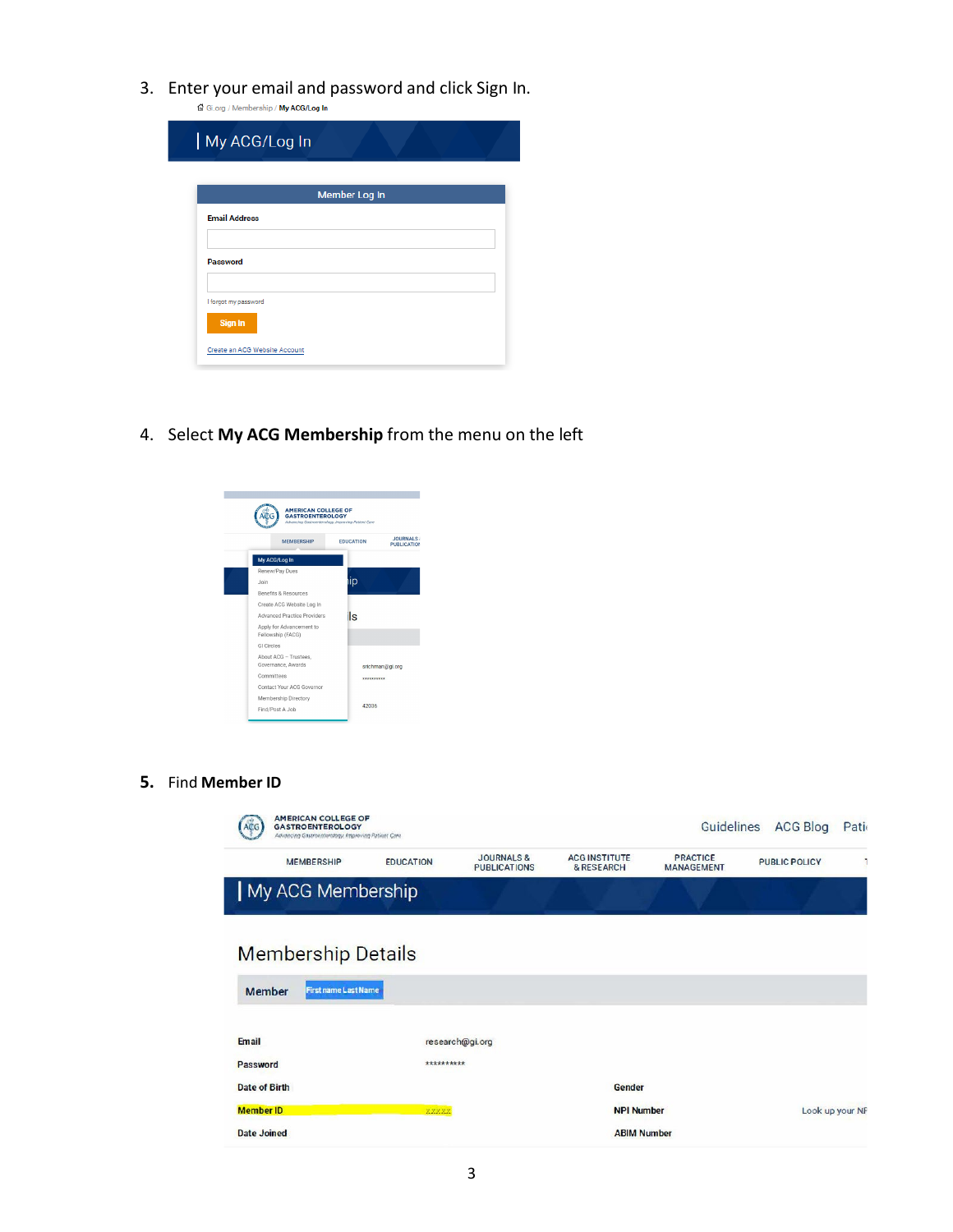#### 6. Enter **Member ID** into the online application.



#### Q: **I am interested in becoming an ACG member. What are the deadlines for submitting membership applications?**

A: For regular ACG membership (not a trainee), the deadline to submit an application is **September 16, 2022,** in order to be considered for the October 2022 review by the Credentials Committee. (NOTE: The next membership review is held in January, after the December 5, 2022, grant deadline and will be too late for a 2023 grant submission).

Continue

Trainee Member applications are due no later than **November 18, 2022,** to be eligible for the 2023 grant submission deadline.

For more information: [gi.org/join-acg](http://www.gi.org/membership/join-acg)

Q: **I just applied for ACG membership. Am I eligible to apply for the ACG research awards?** A: Principal Investigator must be an ACG member in good standing. New [applications for](https://gi.org/membership/join-acg/)  [membership](https://gi.org/membership/join-acg/) must be submitted by the September 16, 2022, deadline and must be active no later than the October 2022 review.

For the ACG/ASGE Epidemiologic Research Award in Gastrointestinal Endoscopy, the principal investigator must be either an ACG or ASGE member at the time of the grant application. To look up your ASGE ID number, visit, [www.asge.org c](http://www.asge.org/)lick the Member/Account Log in to enter username/password. Once logged in, click on "Welcome, [name]" to go to your account information. The member ID is listed under your name on the landing page.

#### Q: **My ACG membership has lapsed. Can I re-apply for membership?**

A: The Principal Investigator must be an ACG member in good standing by the submission deadline. Please contact ACG's Membership Department to discuss your options. ACG phone: 301-263- 9000 or email: [membership@gi.org.](mailto:membership@gi.org) 

#### Q: **I am not an ACG member. Can I apply for the Clinical Research Award?**

A: No, you must be an ACG member at the time of the grant application. The Principal Investigator must be an ACG member in good standing. Applicants awaiting final approval of their applications are ineligible. ACG membership must be active no later than October 2022.

#### Q: **I am applying for the ACG/ASGE Epidemiologic Research Award in Gastrointestinal Endoscopy can you clarify the membership requirements?**

A: For this award type only, the principal investigator must be either a member of ACG or a member of ASGE at the time of application (this is different than applying for membership). The principal investigator may have membership with ACG, ASGE or both societies. The grant application will ask for confirmation of Membership and Member ID. NOTE: Indicate the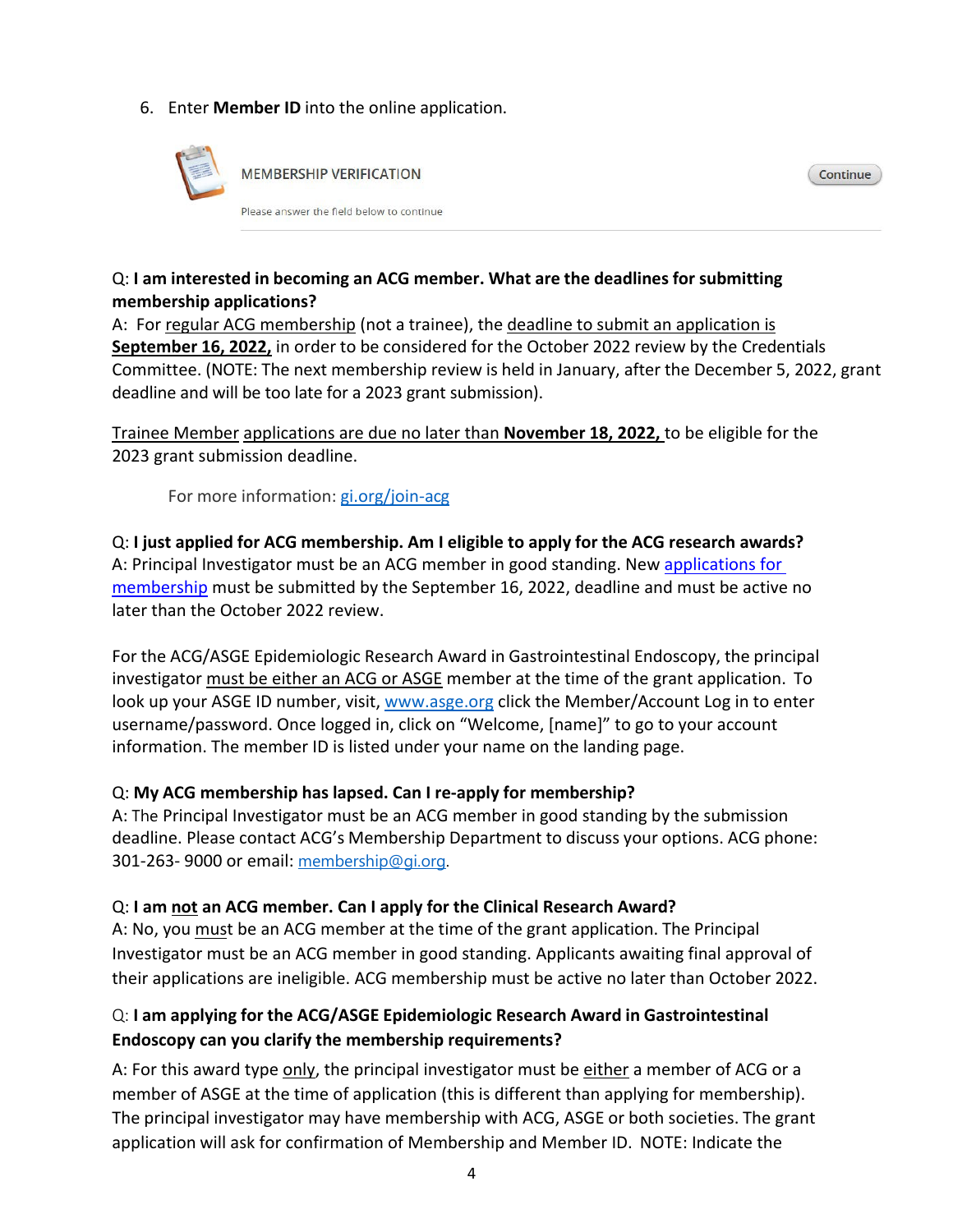society for which you are providing your membership ID.

### Q: **For the Clinical Research Award or Pilot Award, does the PI have to be an ACG member?**

A: Yes. The PI must be an ACG member in good standing by the application deadline.

#### Q: **I am in residency. Am I required to be an ACG member?**

A: No, membership is not required for Medical Resident applications for the Medical Resident Clinical Research Award. However, your mentor must be an ACG member at the time of application.

#### Q: **I am a medical student. Am I required to be an ACG member?**

A: No, membership is not required for Medical School or Doctor of Osteopathy student applications for the Medical Student Research Award. However, your mentor must be an ACG member at the time of application.

### **Eligibility for Specific Grant Types:**

#### **Junior Faculty Development Award**

Q**: If I have received a Career Development Award, am I eligible for the Junior Faculty Award?** A: No, ACG's Junior Faculty Development Award is not intended for established investigators; rather, it is for junior faculty who are seeking to develop careers in clinical gastroenterology or hepatology research. While certain NIH and career grants are specified in the grant announcement, other career awards do preclude you from applying.

#### Q: **I received an NIH loan re-payment grant. Am I eligible for the Junior Faculty Development Award?**

A: Yes, you are eligible to apply. Loan repayment does not compete with this award.

### **Established Investigator Bridge Funding Award**

#### Q: **Am I eligible for the ACG Bridge Funding Award?**

A: ACG has created a pre-qualification webform to help you assess your eligibility: [bit.ly/33guW6k.](https://bit.ly/33guW6k)This is webform is due by November 7, 2022.

Specific eligibility criteria are listed below, in addition to what is requested in the RFA:

1. **Are you an ACG member at the time of submission**?

Full ACG membership at time of application is required. Principal Investigator must be an ACG member in good standing. New applications for membership must be submitted by the September 16, 2022, deadline and must be active no later than the October 2022 review. Applicants awaiting final approval of their applications and members that have not paid their current membership fees are ineligible.

**2. Are you a U.S. or Canadian physician with a faculty appointment and more than 8 years out of fellowship?** 

This award is not intended for fellows-in-training or early career faculty.

**3 . Do you have 50% protected time guaranteed by the Division Director?**  This is required for all applicants.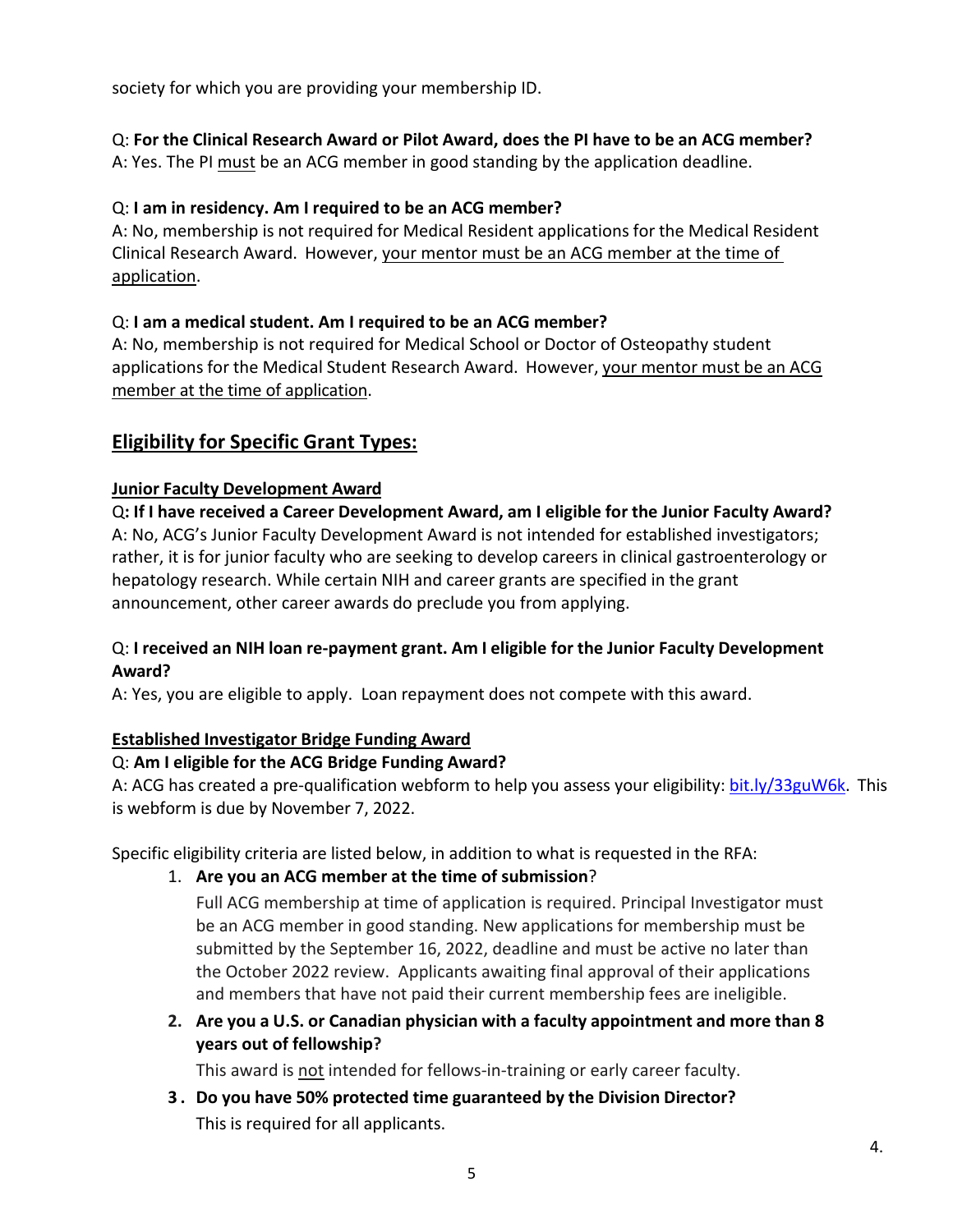4. Do you have a faculty position (60% or more academic appointment) at a university, medical **school, or other healthcare institution primarily in the department of gastroenterology or hepatology at the time of appointment?** 

Faculty appointment is required for this award type.

5. **Do you have evidence of a recently concluded federal clinical or translational research award within the last two years, in gastroenterology or hepatology, such as NIH R01 or VA Merit Award? National Science Awards, DoD, CIHR multi-year project grant awards of equivalency (minimum direct costs of 400k/year) will be considered.** 

Please NOTE: Career Development Awards are not considered qualifying awards for eligibility.

#### 6. **Applicants must also demonstrate one of the following**

- a. Evidence of ongoing application for renewal for federal funding (provide institutional evidence of application to federal agency [i.e., eRA commons routing information] or letter of intent from Institutional grants award office) OR
- b. Evidence of new federal application (scored but not funded research grant) to be re-submitted (provide summary sheets and scores)\*

#### **Health Equity Research Awards**

### Q**: For the Health Equity Research Awards, do projects which are studying gastrointestinal conditions, such as IBD, meet the eligibility requirements for this RFA?**

A: The project must have a principal focus that seeks to accelerate clinical knowledge and further the management of unique GI and hepatology healthcare concerns of the underrepresented, such as racial/ethnic minorities, women and LGBTQ+ populations. For example, how will the proposed study further the knowledge and management of a specific disease state as it relates to health equity? What changes to the delivery of clinical care / education / the healthcare system will the proposed study provide actionable and meaningful data? Research related solely to understanding of a disease state would not qualify.

#### **International & non-U.S. applicants:**

### Q: **Does ACG consider proposals based overseas, for non-U.S. applicants?**

A: Yes, overseas projects or collaborations are eligible to apply for the ACG Clinical Research Award (including Pilot Awards). However, the **Principal Investigator must be an ACG member** at the time of the grant application.

#### **PhD eligibility**

### Q: **Are non-medical doctors (PhDs) eligible to apply for this award?**

A: Non-medical doctors (PhDs) are eligible to apply for the ACG Clinical Research Award or ACG Clinical Research Pilot Award grant categories if they are an ACG Member at the time of application.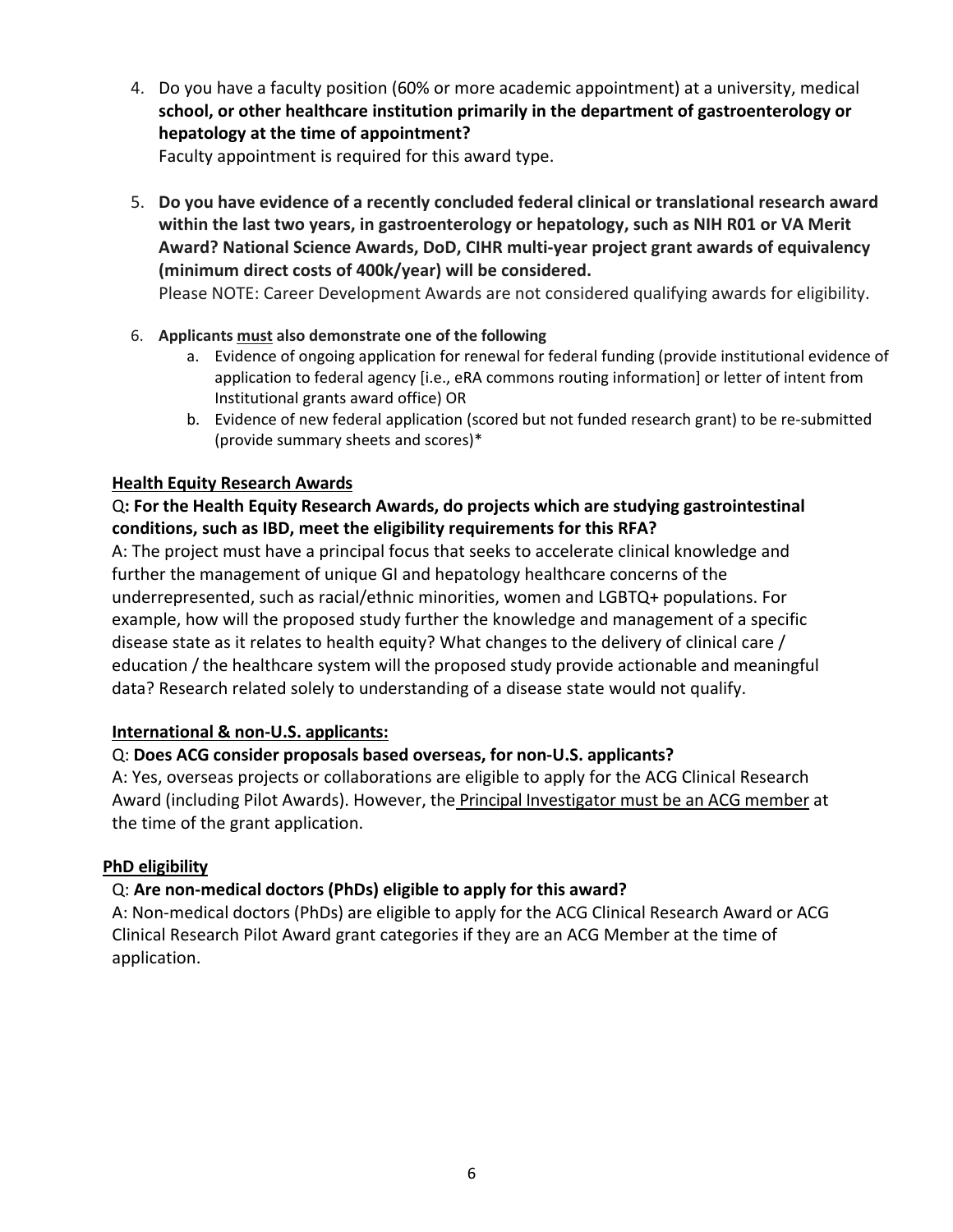#### **Fellows-in-training eligibility for grants**

Q: **If I am a GI fellow-in-training, is there a specific grant type I am eligible to apply for?** A: For gastroenterology or hepatology fellows, the Clinical Research Award or the Clinical Research Pilot Award are the best fits.

#### **Medical Student Research Award**

#### Q: **If I am an international medical student, am I eligible for the new Medical Student or Medical Resident Awards?**

A: No, these award types are limited to U.S. and Canadian applicants.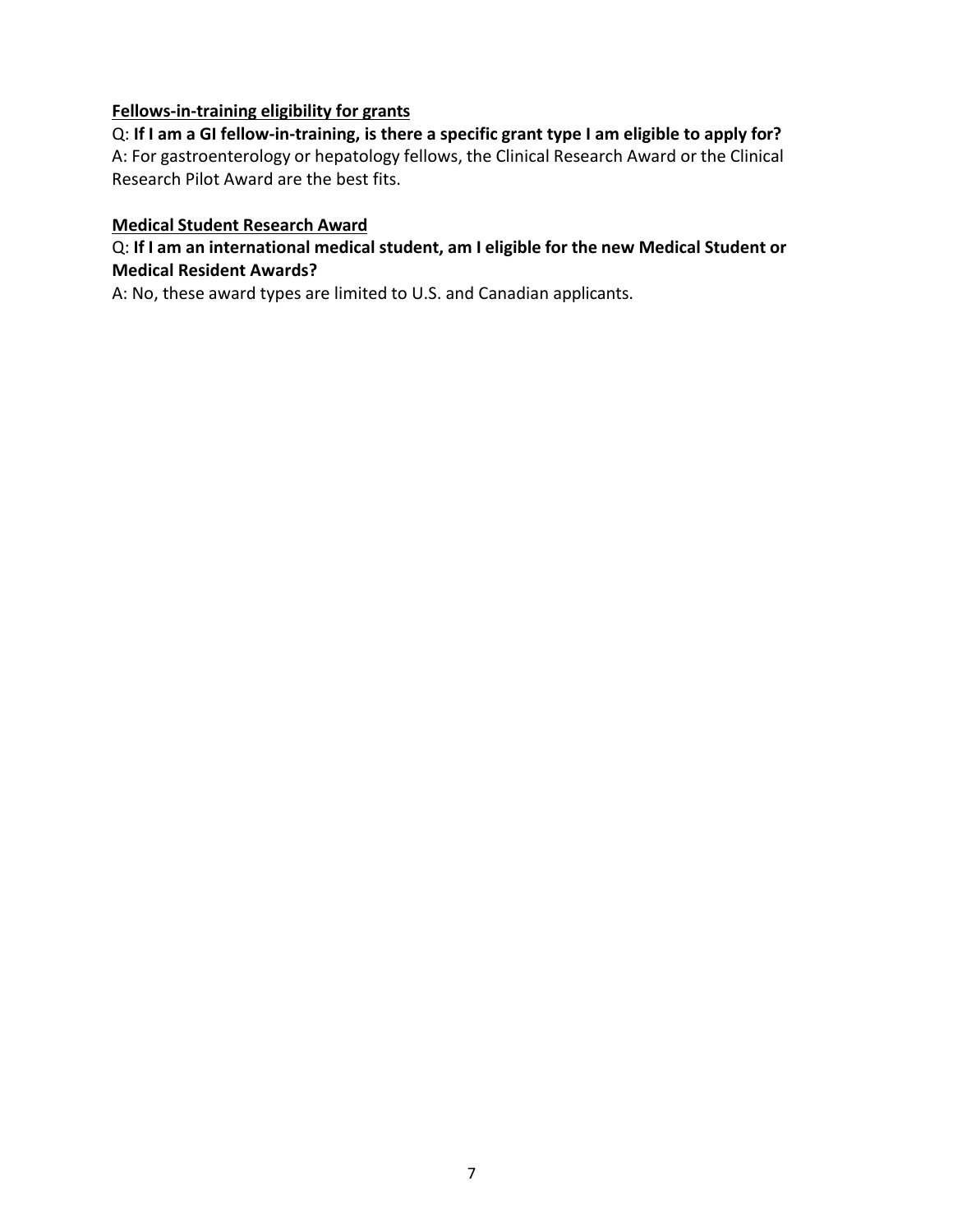#### **Animal Studies:**

#### Q: **Do the grants allow animal studies?**

A: The purpose of the clinical research awards is to have direct applicability to clinical care. Animal studies are only considered, if the work cannot be performed in humans, and must be translational. See the following language from the grant announcement:

"For the purposes of these awards, patient-oriented research is defined as:

1. Research conducted with human subjects

- 2. Research on new diagnostic and therapeutic interventions
- 3. Research on material of human origin such as tissues and specimens

4. Research that is translational in nature, i.e., has direct applicability to clinical care.

Note: Studies involving animals will not be considered unless the work cannot be done in humans."

#### **Submitting to multiple grant categories**

#### Q: **I am submitting the same Junior Faculty Development Award project to another grantmaking entity. Is this allowed?**

A: An investigator should not submit the same project with minor budget modifications as an ACG Clinical Research Award **AND** a Junior Faculty Development Award. However, there is not any restriction on submitting the same project to ANOTHER grant-making entity, i.e., other foundations, K-Awards, etc. However, be advised ACG will not provide duplicate funding.

### **Q: May I submit the same grant (science) to multiple ACG grant categories?**

A: Applications utilizing the same science may not be submitted for two different ACG grant categories (for example the same project/science is submitted for both a Junior Faculty Development Award and a Clinical Research Award with minor budget modifications) and if this occurs, they will not be evaluated by the Research Committee.

### **Q: May I submit the same grant (science) to both an ACG grant and another society/foundation/NIH grant category?**

A: Applicants are welcome to submit the same grant to different funding mechanisms (another funder), however please note the ACG will not provide duplicate funding. If your application for the same science is selected by both funders, you will have to choose one.

### **Q: My application is part of a larger study, is this allowed?**

A: If the application is part of a larger study (for example a pilot research award application or a medical resident research award application) the applicant must explain how the funds requested from ACG are not duplicated.

### Q: **May I submit more than one grant application (different science) to the American College of Gastroenterology?**

A: If an individual submits more than one grant proposal, only one award can be made for a given Principal Investigator. If a given investigator submits both a pilot and a larger clinical research grant application deemed worthy of funding, the Research Committee will make the determination of which grant will be funded.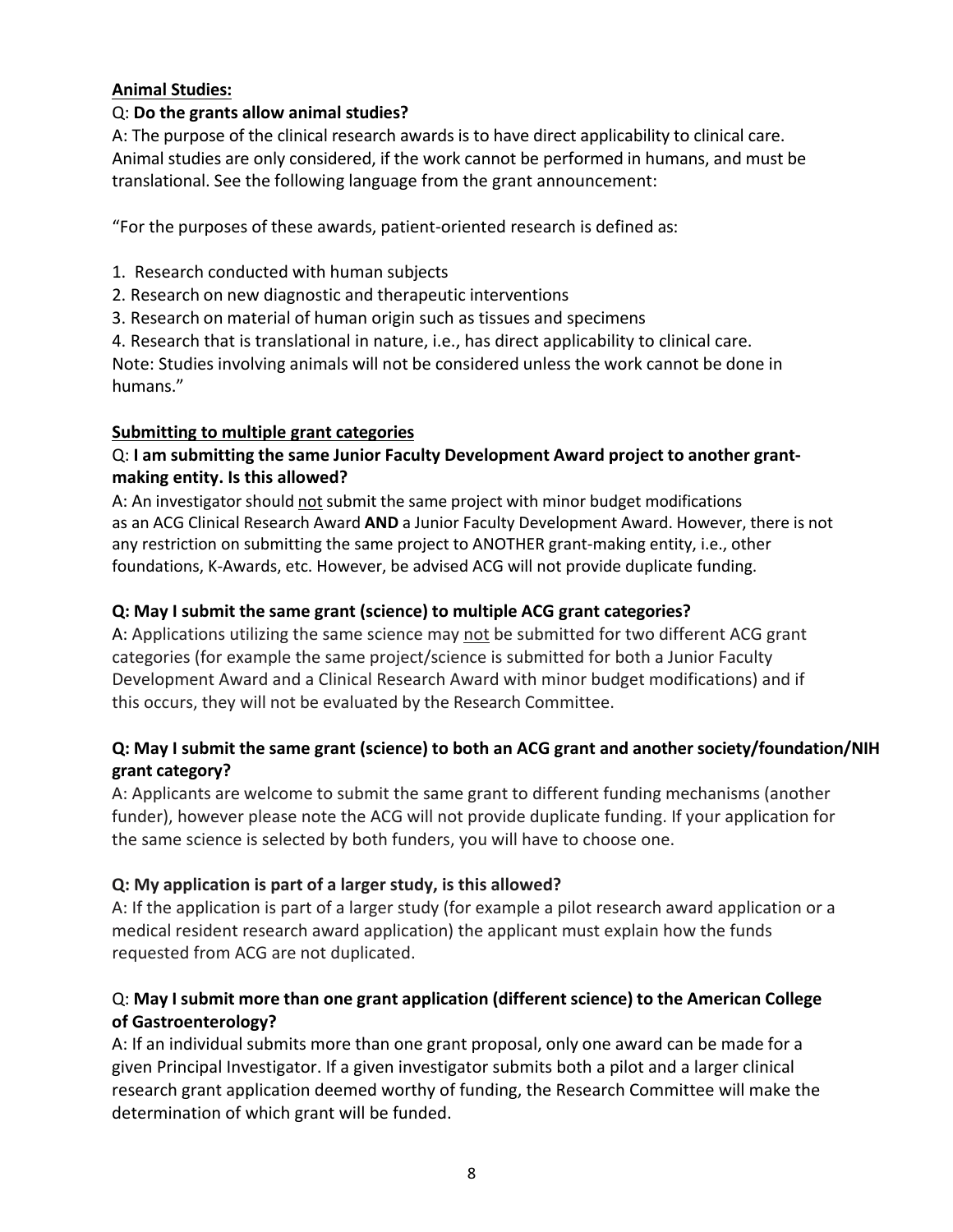# <span id="page-8-0"></span>FORMATTING & GRANT REQUIREMENTS:

#### Q: **What is the duration of the funding for each type of Clinical Research Award?**

A: The Junior Faculty Development Awards are funded for three years. Funding begins July  $1<sup>st</sup>$ , 2023, and runs until June  $30<sup>th</sup>$ , 2026.

The Bridge Funding Awards are funding for two years. Funding begins July  $1^{st}$ , 2023, and runs until June 30, 2025.

The ACG/ASGE ACG/ASGE Epidemiologic Research Award in Gastrointestinal Endoscopy is funded over one or two years. Funding begins July  $1<sup>st</sup>$ , 2023, and runs until June 30, 2024 (for a one-year award) or June 30, 2025 (for a two-year award).

The Health Equity Research Award is funded for up to two years. The second year is dependent on the progress of the first year (submission of a progress and financial report for review). Funding begins July 1, 2023, and runs until June 30, 2024 (for a one-year award) or June 30, 2025 (for a two-year award).

The Clinical Research Awards (and Pilot Research Awards) are funded for one year. Funding begins on July  $1<sup>st</sup>$ , 2023, and runs until June 30<sup>th</sup>, 2024.

The Medical Resident Awards are also funded for one year, with funding beginning on July  $1<sup>st</sup>$ , 2022.

The Medical Student Research Award is a summer award, with funding beginning any time after May  $1<sup>st</sup>$ , 2023, for the 6-10-week project. Funding must be used during the summer.

### Q: **Is an institutional signature or cover letter required?**

A: No, the grant submissions do not require an institutional signature. Additional documentation is required for applications selected for funding.

### Q**: Where should I include the Application Checklist?**

A: The Application Checklist should be included as the first page of the single PDF upload.

#### Q: **I am re-submitting an application, where should I include the re-submission letter responding to the reviewer's feedback?**

A: Include this as the second page of your application, after the Application Checklist.

### Q: **What is the pre-qualification application for the Bridge funding award?**

A: This is to check your eligibility for this award type. It is an form completed online (separate from the grant system). It is strongly recommended to submit by November 7, 2022, to allow the reviewers time to respond before the application deadline for your full application (December 5, 2022).

To submit a pre-qualification application (for Bridge funding only): <https://bit.ly/33guW6k>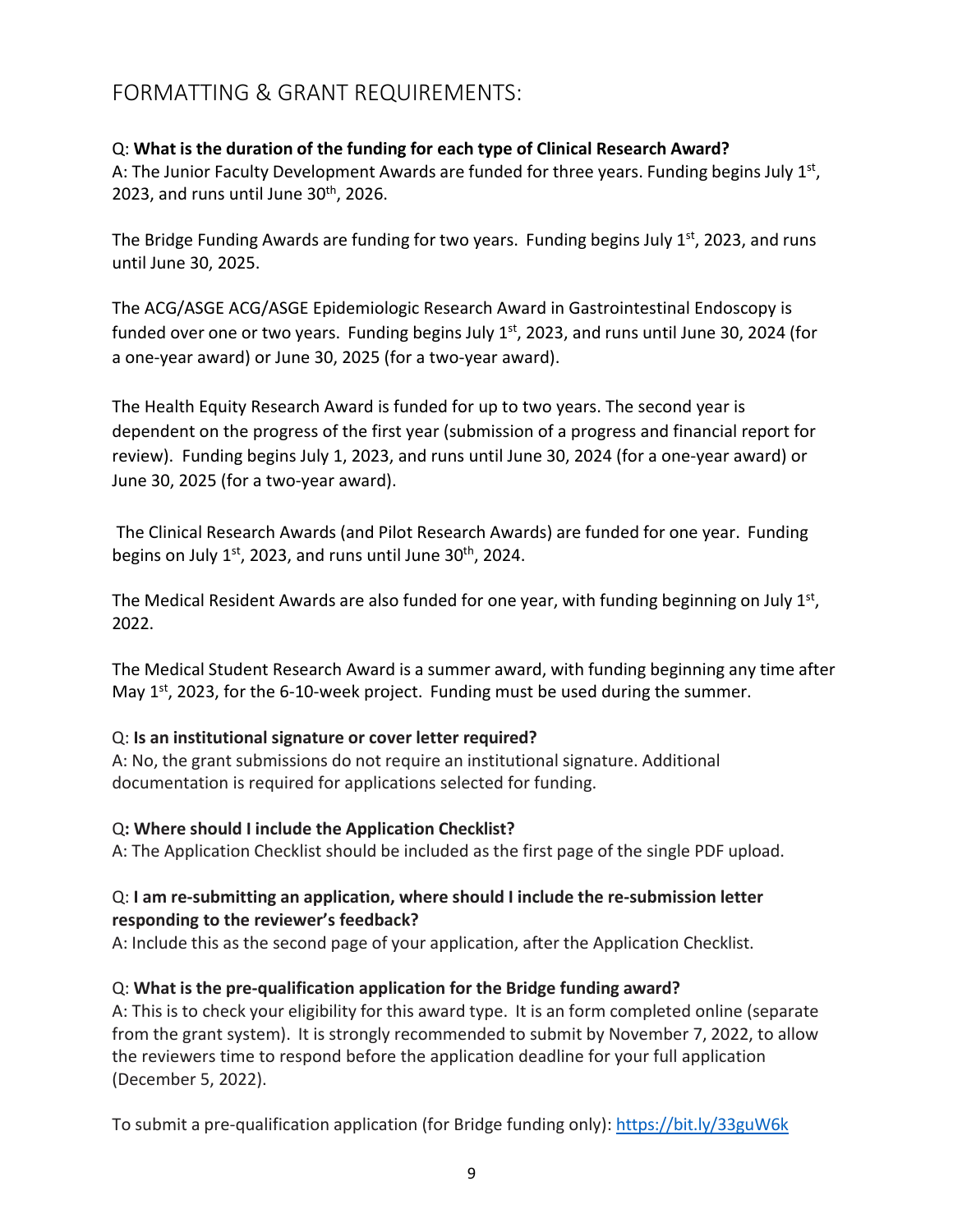### Q: **Should the entire proposal be compiled into a single pdf?**

A: Yes, all documents should be compiled into a single PDF, with the Application Checklist included as the first page. Review the individual grant announcements for specific requirements for the PDF upload, including required elements and order. Listed below is an example of the documents required for the Clinical Research Award:

Applicants are required to submit a single Adobe PDF document comprising (but not limited to): application checklist (include the list located at the end of this document as the first page of the submitted PDF), research proposal (limited to 5 pages), budget, biosketches for principal investigator and others involved in the proposed research, other funding support details, IRB forms, COI statement (if applicable), and any letters of support from Responsible Investigator, or collaborators.

#### Q: **Does the ½" margin include the applicant name/award type/ page numbers?**

A: No, the applicant name/award type/ page numbers should be included in the header and is not part of the ½" margin. The additional instructions below are listed in the grant announcement:

Format all pages with ½" margins and use a font no smaller than 11 point. Eliminate or minimize the use of abbreviations. Define each abbreviation the first time utilized, and/or provide a glossary of terms if needed to assist reviewers and strengthen your submission. All pages must include a page number in the left header. All pages must include the PI name and grant type in the right header, in the following format:

Last name, First name Award Type

### Q: **What if the letterhead for my letter of support doesn't adhere to the ½" margin guideline?**

A: Letterhead is not included in this requirement, as it is considered part of the page header or footer of the document. However, letters of support do need to adhere to any page limits listed in the grant announcement.

#### Q: **For the recommended headers, how should these be listed in the document?**

A: Bold the header – these are the required sections for your submission – and make sure to start each section on its own page (for example, the resubmission letter, grant proposal, references, budget, budget justification, IRB status, COI, and biosketches, should all start on their own page, and have a header at the top of the page, indicating what section is described below). Please note that staff will no longer follow up on formatting issues so grants submitted with poor formatting may be judged on poor grantsmanship.

#### Q: **Does the page limit for the proposal include references, budget, biographical sketches or research support?**

A: No, the page limit for the proposal does not include references, budget, biographical sketches or research support. However, all of the sections of the grant proposal must be included in a single PDF document to upload to the grant system.

Q: **If we are resubmitting an application, should we include a cover letter to address the changes made based on comments from last year's reviewers? Is there a place in the electronic submission process to identify that this is a resubmission?**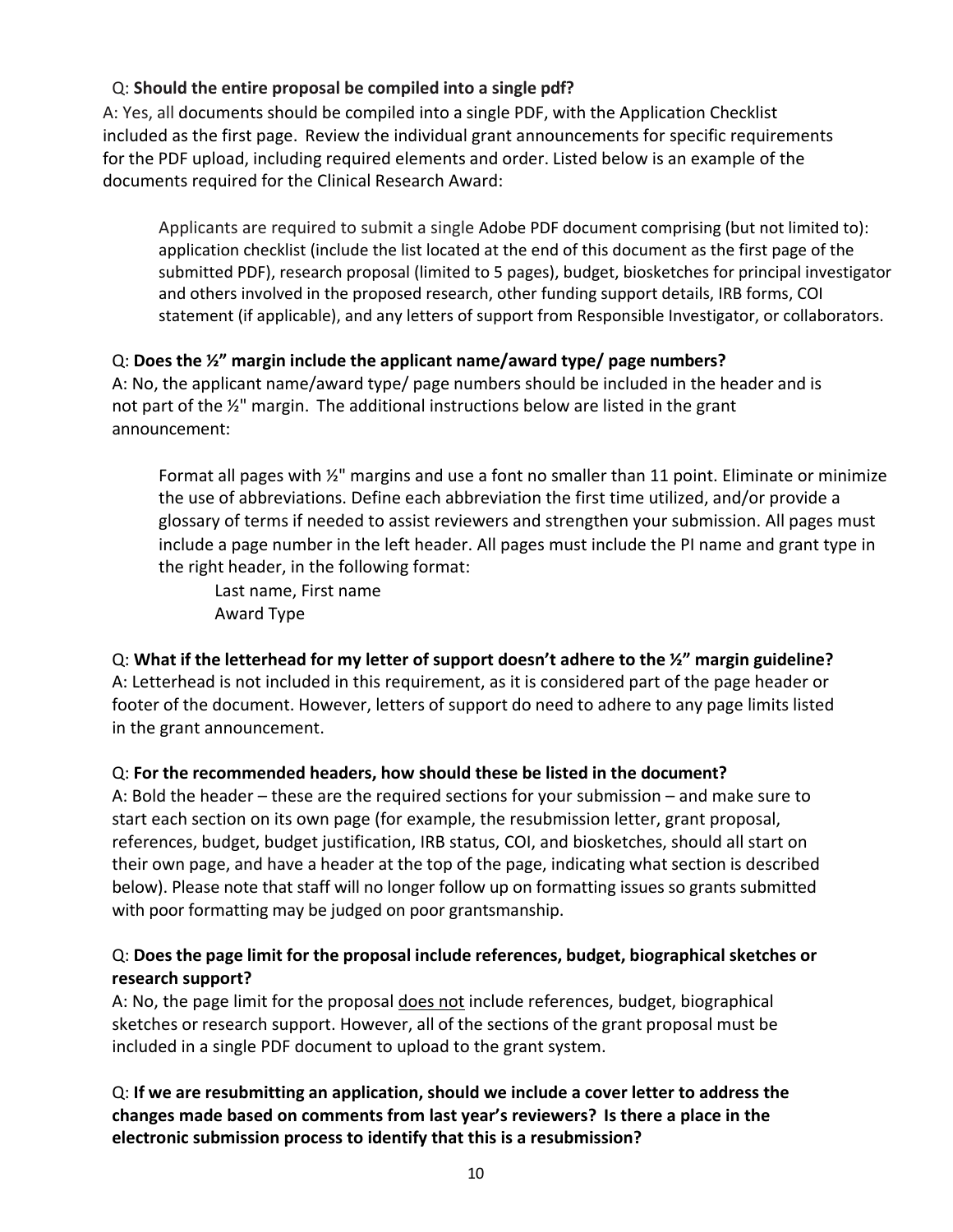A: Yes, this is a requirement for resubmissions. You must include a cover letter at the beginning of your proposal, responding to critiques from reviewers and outlining how you have revised your application. This letter should be included in the first section of your PDF upload to the grant system. The cover letter should be limited to 2 pages, except for Medical Student Research Award applications which have a 1-page limit. This is separate from the proposal page limit.

For the online submission process, there is a drop-down menu under the section on Research Proposal Abstract, which asks whether this is a resubmission.

#### Q: **Is the budget included in the proposal page limit?**

A: No, the budget is not included in the page limit. It is a separate section.

#### Q: **Is there a standard format or template for the budget?**

A: Yes, new this year for the 2023 Clinical Research Awards, use the standard budget template provided, except if applying for the Medical Student Research Award Category.

It should be clear whether other costs are being covered from another source.

Include a budget justification for each cost requested, after the budget table.

#### **Q: Is IRB approval required?**

A: No, IRB approval is not required at the time of submission. You may include any available information on the IRB status in the grant application. The College understands that IRB approval requires time, and there are different requirements based on the research proposal.

If your grant is selected for funding, you must then submit either an IRB approval letter or a letter of IRB exemption to the College before funding will be released.

### **Q: Is a Conflict of Interest (COI) Statement required? Can you explain this requirement?**

A: If you or any of the investigators participating in the proposed research have a COI, this information must be included in the grant system and as part of your single PDF upload. A COI is defined as:

A potential conflict of interest (COI) exists when research involves a device from which any investigator(s) or a company may benefit. It also exists when research involves a pharmaceutical agent that is not FDA-approved for any indication. A conflict of interest exists if any investigator holds or has submitted a patent on a device or pharmaceutical agent or is a major shareholder in a company involved in the research.

If applicable, select "Yes" in the grant system, and include a detailed explanation, including names of each investigator and their potential COIs.

### Q: **For the Biosketch, is there a page limit or specific format?**

A: Yes, you should follow the NIH format, which has a 5-page limit: [grants.nih.gov/grants/forms/biosketch.htm](https://grants.nih.gov/grants/forms/biosketch.htm)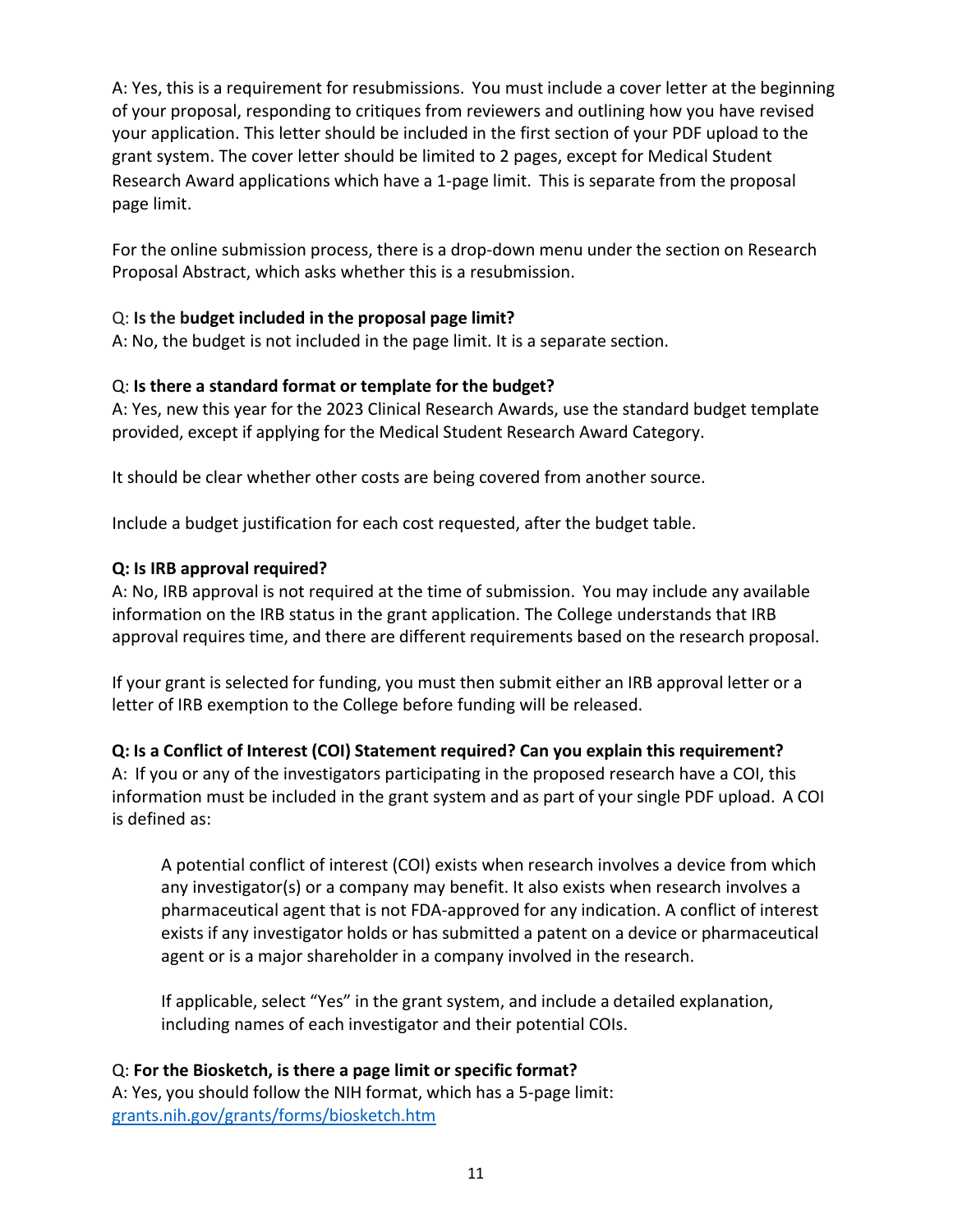#### Q**: I am currently in "trainee status" as an advanced fellow. However, I will be starting on staff at the university by July 2023. When submitting the proposal, should I indicate "trainee" or "faculty" status?**

A: Recommendation: Because you have a faculty appointment in 2023, you should declare that you are "faculty," when applying for the 2023 ACG Clinical Research Award. If you select "trainee," the grant submission system will prompt an approval process from a Responsible Investigator.

The reason for this requirement is that trainees funded by the College need a "Responsible Investigator" who commits to oversee the work, ensure the final reports are made, and sees that funds are spent according to grant agreement, etc.

Since you will be full-time faculty at the time of the award, you can apply independently. In effect, you will be your own "Responsible Investigator" as Principal Investigator (PI).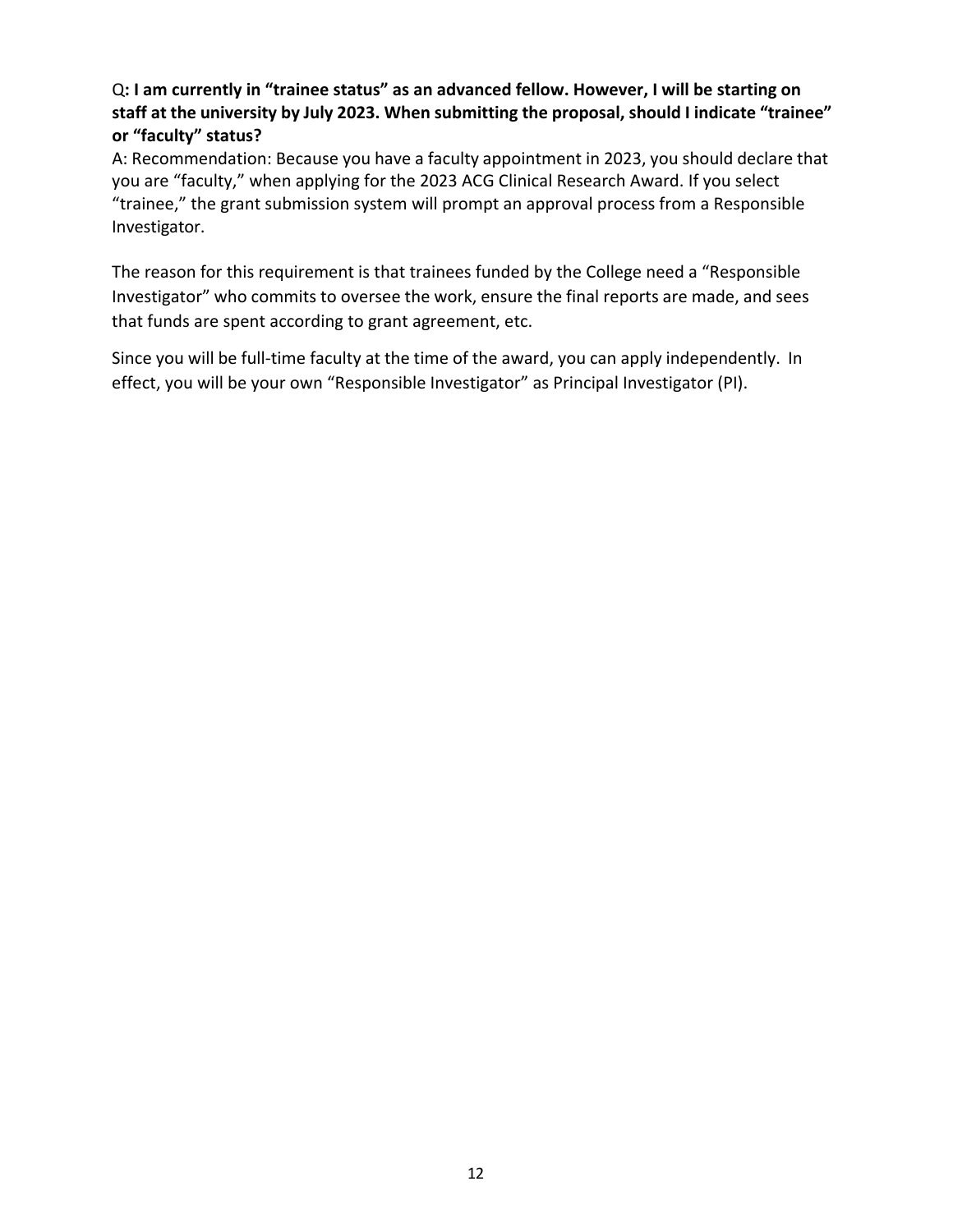# <span id="page-12-0"></span>LETTERS OF SUPPORT:

Q: **Can the Institutional Commitment Letter (for the Junior Faculty Award) come from the Chair of the Department of Medicine (my department) instead of my Division Chief?** A: Yes, Division Chief and Division Director are interchangeable for the purposes of the grant application.

#### Q: **For the ACG/ASGE Epidemiologic Research Award in Gastrointestinal Endoscopy, how should applicants request a letter of support?**

A: Contact GIQuIC directly by emailing [research@giquic.org](mailto:research@giquic.org)

#### **Responsible Investigator**

Q: **I would like to apply for the ACG Clinical Research Award. I am currently a GI Fellow. However, I will be an Assistant Professor in March 2023. Will I need a responsible investigator?**

A: No, as you will be an Assistant Professor during the grant period, you do not need a Responsible Investigator. For your letters of support, please provide a letter from your GI division confirming that you will have a faculty position in 2023 and make this clear in any supporting documentation/ letters of support.

#### Q: **I am a gastroenterology fellow applying for a pilot grant as the PI. I have obtained letters of support from my Program Director and co-investigators/collaborators. Do I need a letter from the Responsible Investigator as well?**

A: The Responsible Investigator is required to provide certification in the grant system. If you have a Responsible Investigator, it is recommended to include a letter of support for the reviewers.

### Q**: I am applying for the Medical Resident Clinical Research Award. How should my Program Director submit the letter of support, and to whom should it be addressed?**

A: The Program Director's letter of support should be included in your application, which is uploaded as a single PDF document within the grant system. This includes the sections listed in the RFA. The letter should be addressed to the ACG Research Committee, which will be considering the applications.

#### Q: **For the Medical Resident Clinical Research Award, what is the purpose of the Program Director's letter?**

A: The purpose of this letter is to confirm there will be time within the program to complete the research, the capacity for residents to do a research project, and that the individual is supported by the institution.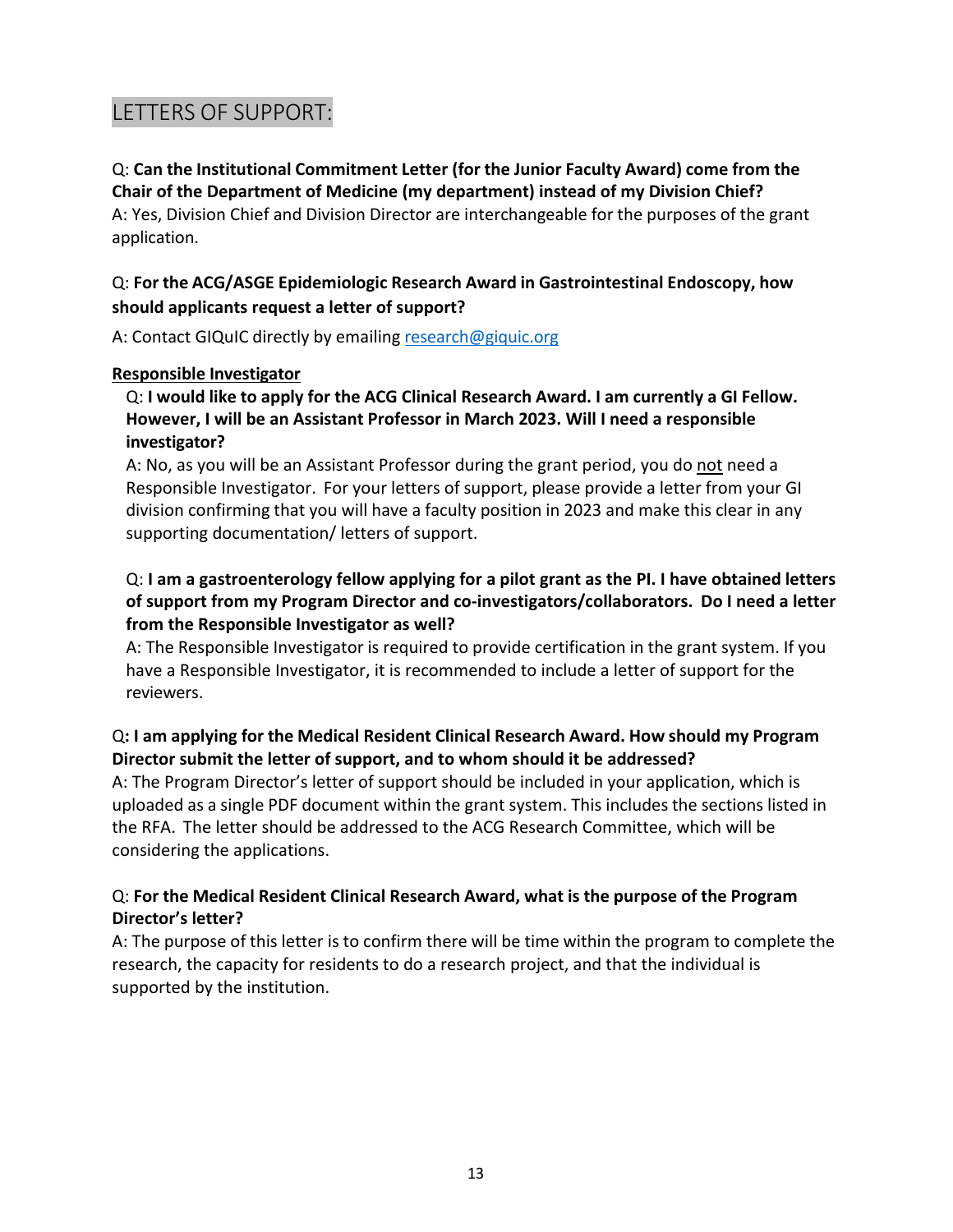# <span id="page-13-0"></span>BUDGET QUESTIONS:

### Q: **Is there a budget template?**

A: Yes, new this year, ACG provides a budget template for all expenses. Please complete this template, and if you are applying for a multi-year grant, for each line item, indicate for which year of the award, funding is requested. You must provide a separate written budget justification in the section immediately following your budget template.

### Q: **Is the budget included in the proposal page limit?**

A: No, the budget is not included in the page limit. It is a separate section.

#### Q: **Do the ACG Research Awards provide funding for indirect/overhead costs?**

A: No, the ACG Clinical Research Awards do not provide funding for indirect/overhead costs. See the individual RFA for allowable costs for each grant category.

### Q: **Are manuscript preparation costs allowed?**

A: No

### Q: **Please explain the travel costs for the Junior Faculty Development Award.**

A: For the Junior Faculty Development Award, the grantee is required to travel to the ACG Annual Scientific Meeting to present their research project during the second year of their award funding. The College designates \$1,500 of the budget to be allocated for this travel, as it is a grant requirement. However, please note the \$1,500 comes out of the total budget for that year.

The PI's travel will only be supported once, during year two, to report to the Research Committee. No other travel costs are supported by this grant.

## Q: **Are lab costs allowed for the Junior Faculty Development Awards?**

A: Yes

### Q: **For the Junior Faculty Development Award, can you clarify the leadership course component? How much should be allocated for this requirement?**

A:This requirement can be met in a number of ways – including applying for the ACG Young Physician Leadership Scholars program (deadline June 2023 – must be 1-5 years out of fellowship), taking a leadership course offered by GI societies, institutional resources (leadership training programs in medicine), or another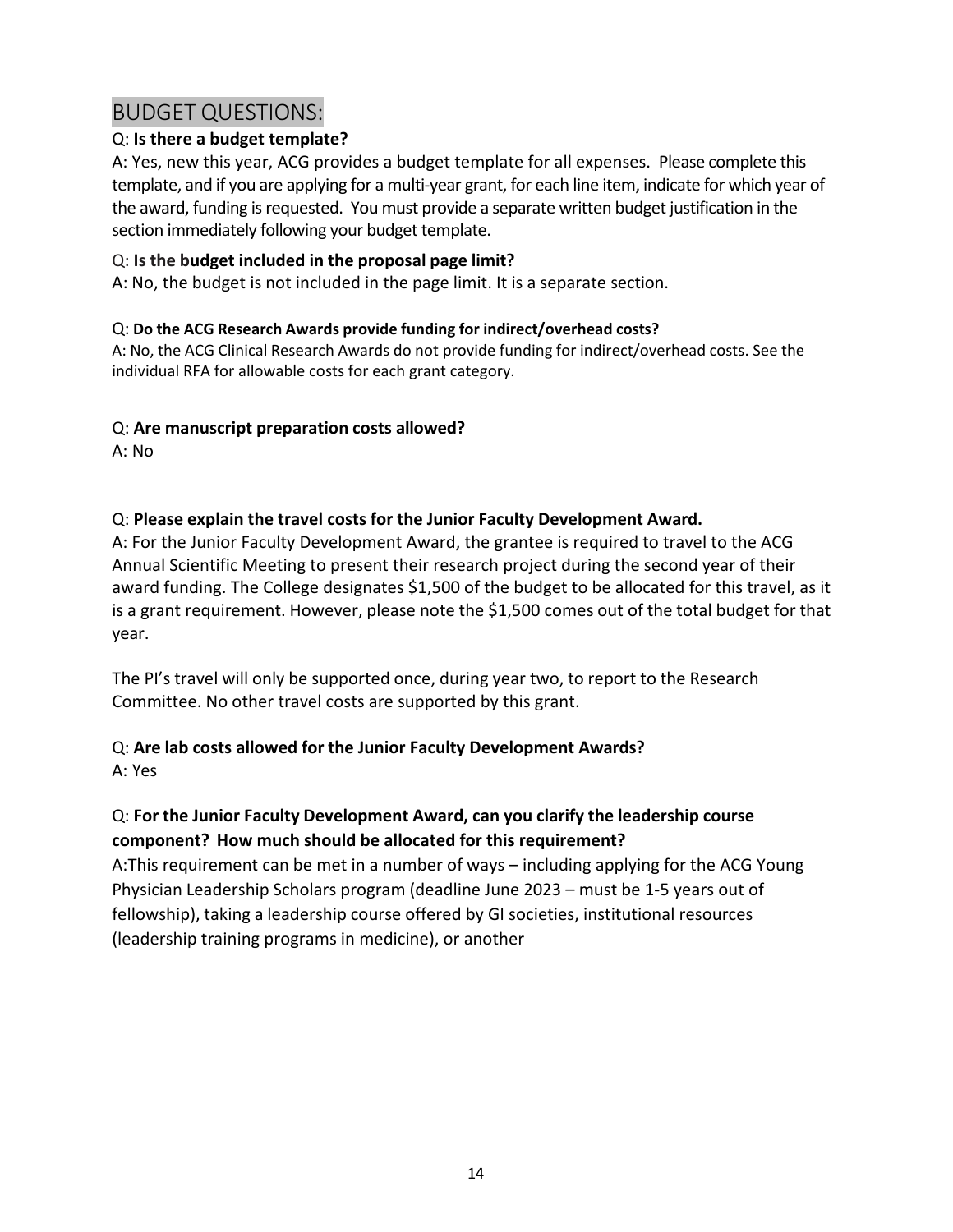institution. The intention is to gain further leadership experience which will help you progress in your career. Up to \$1,600 of your budget may be allocated for this cost.

Examples of courses include: <https://womensleadership.hmscme.com/> <https://gi.org/acg-institute/young-physicians/>

### Q: **For the ACG/ASGE Epidemiologic Research Award in Gastrointestinal Endoscopy, how are the costs for data extraction, cleaning, and analysis for GIQuIC calculated?**

A: Contact the GIQCUIC staff to discuss your scope of work and to receive information on the cost for your project: [research@giquic.org](mailto:research@giquic.org)

#### Q: **For the ACG Clinical Research Award is the award limited to the full \$50,000 or can applicants request funds as needed (\$40,000-45,000 etc.)?**

A: When requesting Research Award support for the Clinical Research Award category, you may request a maximum of \$50,000. You should request as much as you need, up to that amount. The same guidance applies to the other grant categories.

### Q**: For the Medical Student Research Awards, do the funds go to the medical student or to the university?**

A: The funds go to the medical student, as they are meant to defray living costs while completing a summer research experience.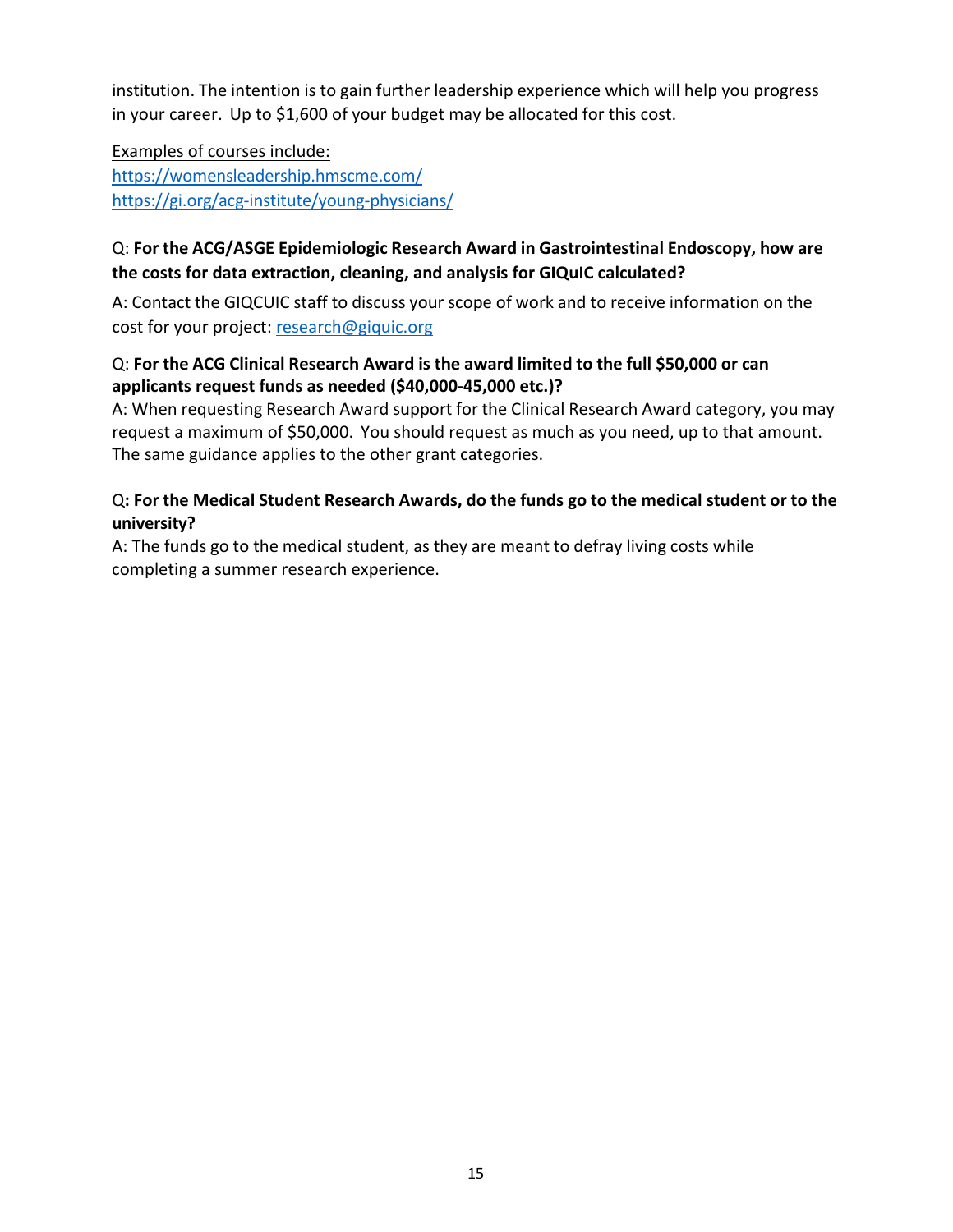# <span id="page-15-0"></span>JUNIOR FACULTY DEVELOPMENT AWARD QUESTIONS:

#### **50% Protected Research Time**

Q**: Is the entire 50% protected research time to be devoted to the specific Junior Faculty Development Award research project?** A: Yes

#### **Budget (lab costs, leadership course, and travel)**

Q: **Are lab costs allowed for the Junior Faculty Development Awards?** A: Yes

#### Q: **Please explain the travel costs for the Junior Faculty Development Award.**

A: For the Junior Faculty Development Award, the grantee is required to travel to the ACG Annual Scientific Meeting to present on the progress of their research project during the second year of their award funding. The College designates \$1,500 of the budget to be allocated for this travel, as it is a grant requirement. However, please note the \$1,500 comes out of the total budget for that year.

The PI's travel will only be supported once, during year two, to report to the Research Committee. No other travel costs are supported by this grant.

### Q: **For the Junior Faculty Development Award, can you clarify the leadership course component? How much should be allocated for this requirement?**

A:This requirement can be met in a number of ways – including applying for the ACG Young Physician Leadership Scholars program (deadline June 2023), taking a leadership course offered by GI societies, institutional resources (leadership training programs in medicine), or another institution. The intention is to gain further leadership experience which will help you progress in your career. Up to \$1,600 of your budget may be allocated for this cost.

Examples of courses include: <https://womensleadership.hmscme.com/> <https://gi.org/acg-institute/young-physicians/>

#### **Membership:**

### Q: **I just applied for ACG membership. Am I eligible to apply for the Junior Faculty Development Award?**

A: For the Junior Faculty Development Awards, you must be an ACG member at the time of application. To meet this requirement, ACG recommends submitting a new application for ACG membership be submitted by September 16, 2022, in order to receive membership prior to the grant deadlines. To learn more about how to become a members go to:<https://gi.org/join-acg/>

#### **Eligibility:**

#### Q**: If I have received a Career Award, am I eligible for the Junior Faculty Award?**

A: No, ACG's Junior Faculty Development Award is not intended for established investigators. Rather, it is for junior faculty who are seeking to develop careers in clinical GI research. While certain NIH and career grants are specified in the grant announcement, other career awards preclude you from applying.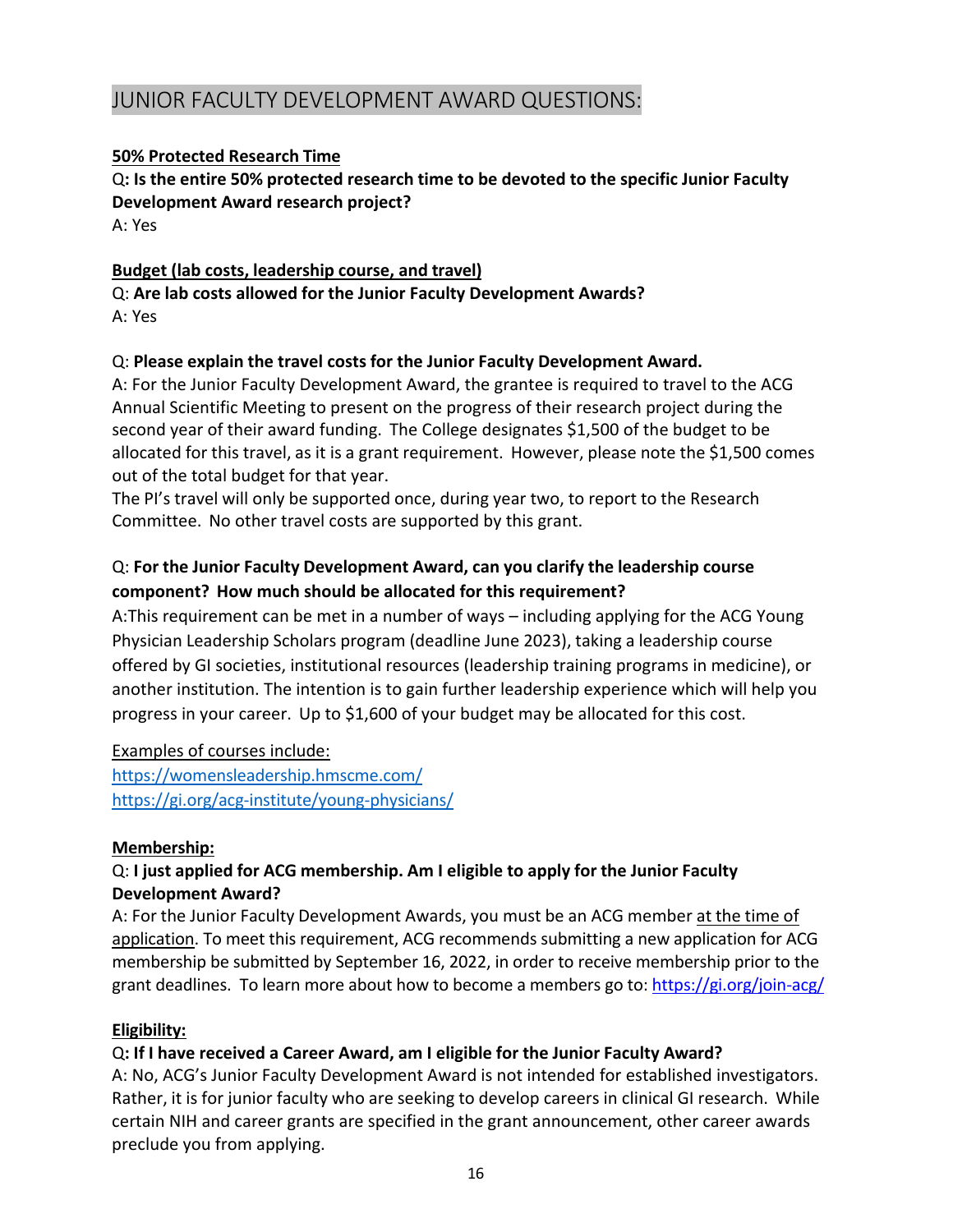Q: **I completed my Advanced/Transplant Hepatology Fellowship in June 2022 and signed on as an instructor at a university with the intention of pursuing an academic research career. Unfortunately, the university classifies instructors as "exempt staff" and not faculty, and so will not proceed with my application without an exemption or clarification. Can you clarify whether I am eligible for this award?**

A: Yes, this award is designed for early-stage investigators, and instructor level applicants can apply. The written criteria were meant to exclude advanced fellows who also sometimes have "instructor" titles (such as advanced IBD fellows or advanced endoscopy fellows). As some institutions appoint junior faculty as instructors, these applicants are appropriate, and this candidate meets the eligibility requirements to apply.

#### Q: **I am submitting the same Junior Faculty Development Award project to another grantmaking entity. Is this allowed?**

A: An investigator should not submit the same project with minor budget modifications as an ACG Clinical Research Award AND a Junior Faculty Development Award. However, there is not a restriction on submitting the same project to ANOTHER grant-making entity, i.e., other foundations, K-Awards, etc. Please note, ACG does not provide duplicate funding, should you receive more than one research award.

#### **Requirements**

Q: **Can the Institutional Commitment Letter (for the Junior Faculty Award) come from the Chair of the Department of Medicine (my department) instead of my Division Chief?** A: Yes, Division Chief and Division Director are interchangeable for the purposes of the grant application.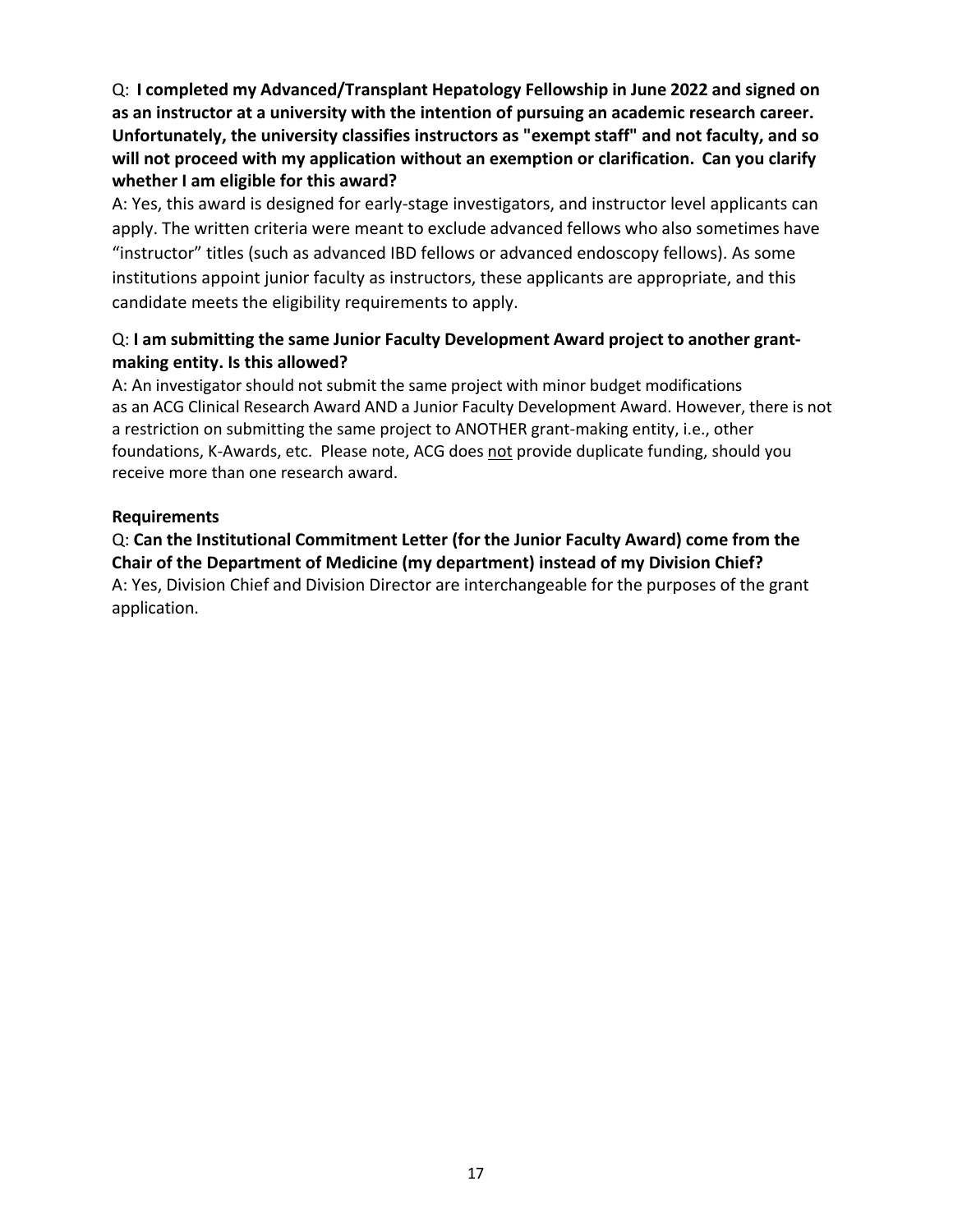# <span id="page-17-0"></span>Established Investigator Bridge Funding Award Questions

### Q: **Am I eligible for the ACG Bridge Funding Award?**

**A:** A: ACG has created a pre-qualification webform to help you assess your eligibility: [bit.ly/33guW6k.](https://bit.ly/33guW6k) This is webform is due by November 7, 2022.

Specific eligibility criteria are listed below, in addition to what is requested in the RFA:

- 1. **Are you an ACG member at the time of submission**? If you have just applied for membership but have not yet received confirmation that it has been approved, you are **not** eligible. It typically takes one month to receive membership confirmation, which is separate from the confirmation that your membership application has been received. If your membership has expired/lapsed, contact ACG's Membership Coordinator at 301-263-9000 or at [membership@gi.org.](mailto:membership@gi.org)
- 2. **Are you a U.S. or Canadian physician with a faculty appointment and more than 8 years out of fellowship?** This award is not intended for fellows-in-training or early career faculty.
- 3. **Do you have 50% protected time guaranteed by the Division Director?** This is required for all applicants.
- 4. **Do you have a faculty position (60% or more academic appointment) at a university, medical school, or other healthcare institution primarily in the department of gastroenterology or hepatology at the time of appointment?** Faculty appointment is required for this award type.
- 5. **Do you have evidence of a recently concluded federal clinical or translational research award within the last two years, in gastroenterology or hepatology, such as NIH R01 or VA Merit Award? National Science Awards, DoD, CIHR multi-year project grant awards of equivalency (minimum direct costs of 400k/year) will be considered.** Please NOTE: Career Development Awards are not considered qualifying awards for eligibility.

#### 6. **Applicants must also demonstrate one of the following**

- c. Evidence of ongoing application for renewal for federal funding (provide institutional evidence of application to federal agency [i.e., eRA commons routing information] or letter of intent from Institutional grants award office) OR
- d. Evidence of new federal application (scored but not funded research grant) to be re-submitted (provide summary sheets and scores)

#### **Q: I received Career Development funding from my institution, a federal agency or another organization, am I eligible for Bridge funding?**

**A:** No, you must have other funding large (400k for direct costs) grant funding to be eligible for the Bridge funding award. This grant is intended for established investigators, not for those who have only received Career Development funding.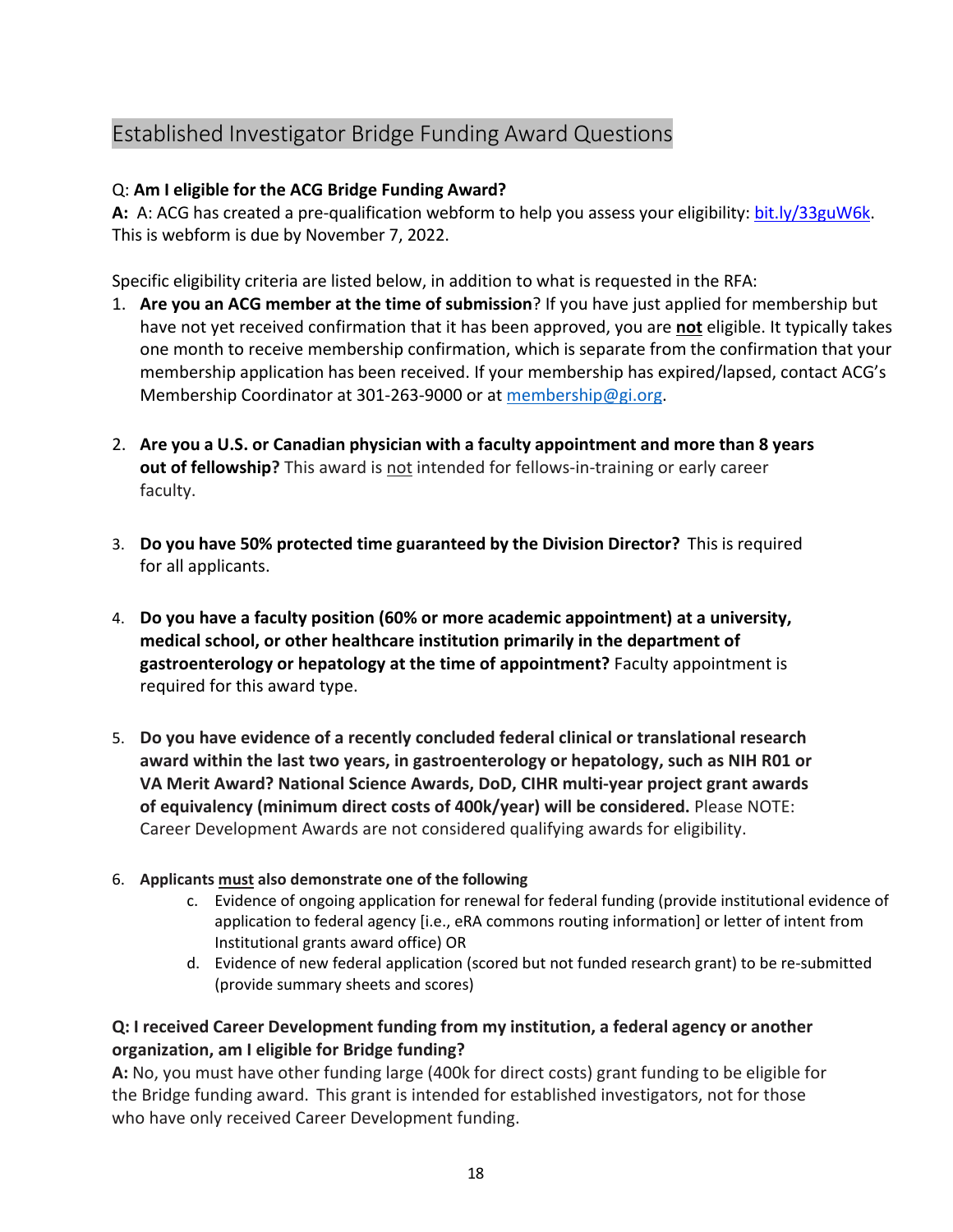# **Q: How do I complete the pre-qualification application? Can you explain this requirement?**

**A:** The pre-qualification application must be completed and is accessible at: [https://bit.ly/33guW6k.](https://bit.ly/33guW6k) The application is required and confirms that grant seekers possess the unique qualifications for this award type. Similar to a Letter of Intent, this separate prequalification is submitted separately from the regular grant system. This will assist the Research Committee with the review of your application, and the Committee will provide a letter of approval that must be included as part of your grant submission. The inclusion of the letter of approval with you online grant submission affirms the eligibility of your application.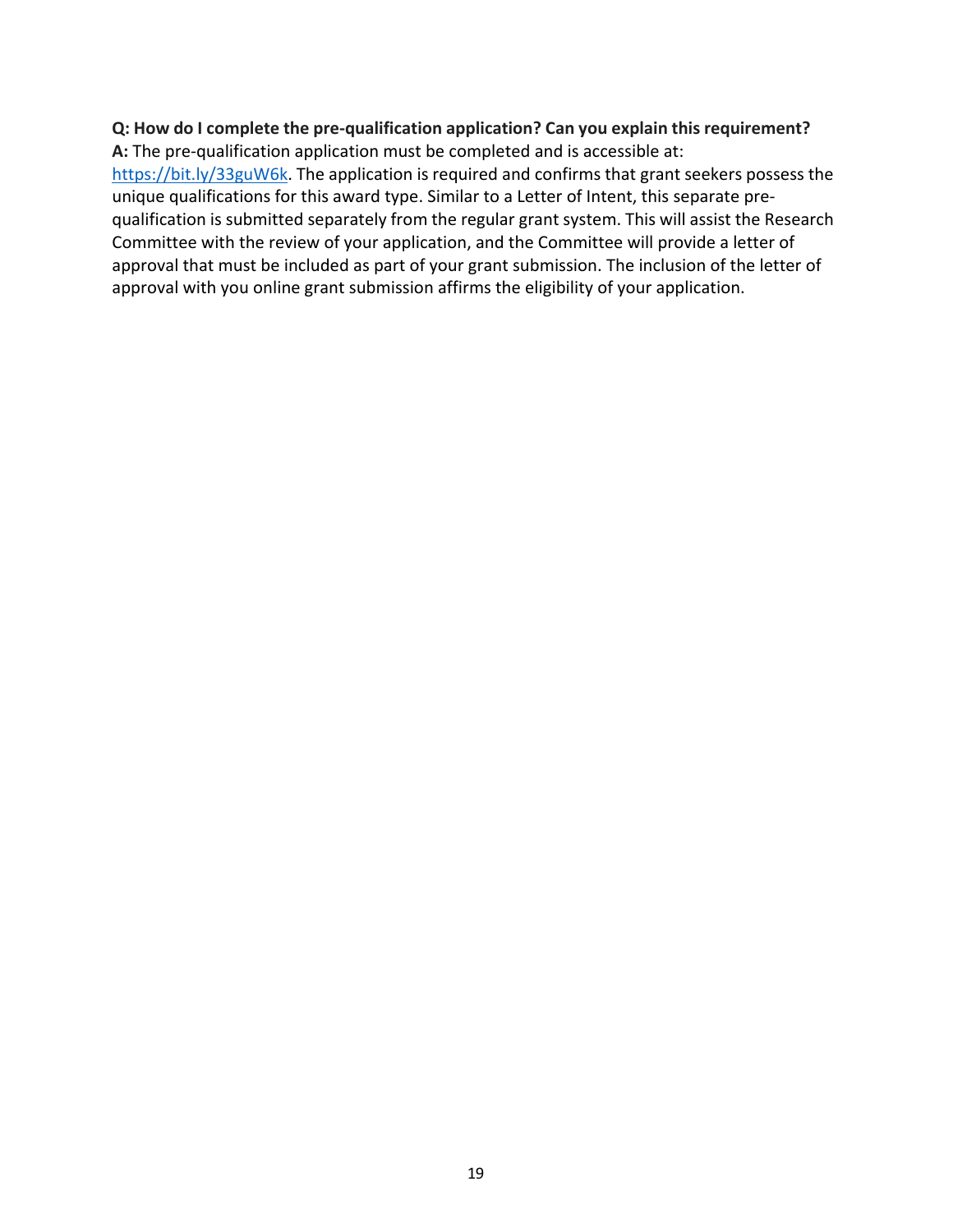# <span id="page-19-0"></span>ACG/ASGE Epidemiologic Research Award in Gastrointestinal Endoscopy

#### Q: **I just applied for ACG membership. Am I eligible to apply for the ACG research awards?**

A: For the ACG/ASGE Epidemiologic Research Award in Gastrointestinal Endoscopy, the principal investigator must be either an ACG or ASGE member at the time of the grant application. To look up your ACG member ID number, log into [gi.org/membership](http://gi.org/membership) then click "My ACG/ Log In" from the menu. Enter your email and password to sign in. Select from the Menu **My ACG Membership** to see your membership information. Your Member ID is listed below Date of Birth. To look up your ASGE ID number, visit, [www.asge.org c](http://www.asge.org/)lick the Member/Account Log in to enter username/password. Once logged in, click on "Welcome, [name]" to go to your account information. The member ID is listed under your name on the landing page.

### **Q: I am applying for the ACG/ASGE Epidemiologic Research Award in Gastrointestinal Endoscopy can you clarify the membership requirements?**

A: For this award type only, the principal investigator must be either a member of ACG or a member of ASGE at the time of application (this is different than applying for membership). The principal investigator may have membership with ACG, ASGE or both. The grant system will ask for confirmation of Membership and Member ID. NOTE: Indicate the society for which you are providing your membership ID.

### **Q: For the ACG/ASGE Epidemiologic Research Award in Gastrointestinal Endoscopy, how should applicants request a letter of support from GIQuIC?**

A: Contact GIQuIC directly by emailing [research@giquic.org](mailto:research@giquic.org)

### **Q: For the cost to utilize GIQuIC for the ACG/ASGE Epidemiologic Research Award in Gastrointestinal Endoscopy, how is this information calculated?**

A: Contact the GIQCUIC staff to discuss your scope of work and to receive information on the cost for your project.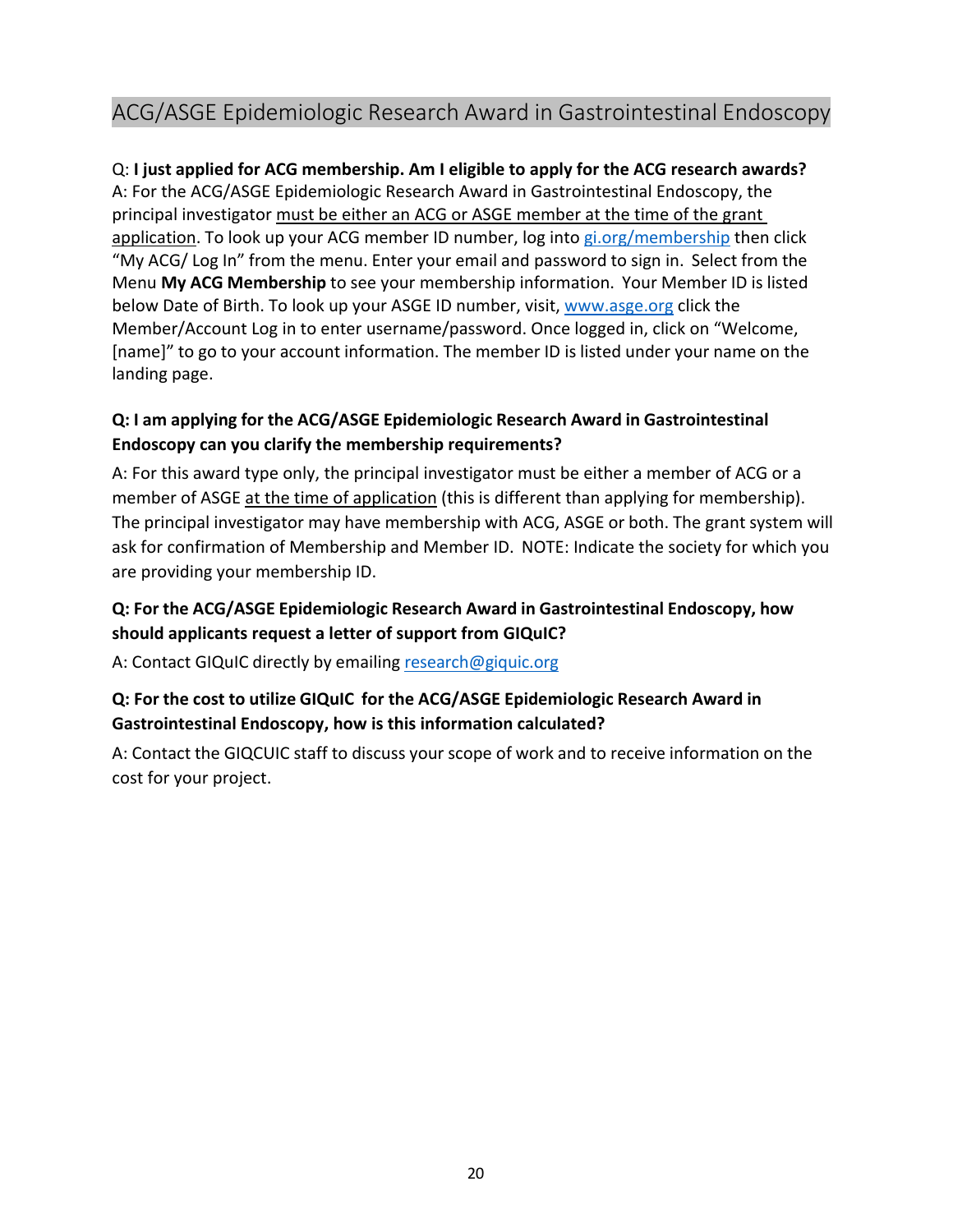# <span id="page-20-0"></span>Health Equity Research Award

#### Q: **What are the eligibility criteria for this award?**

A: For the full eligibility criteria – review the grant announcement. You must be a physician who has a faculty appointment at the time of appointment, or is practicing in a community gastroenterology or hepatology setting (not for fellows-in-training or earlier career physicians). Additionally, you must be an ACG member and practicing in the U.S. or Canada. This award is intended to support projects expanding our understanding of health equity in gastroenterology or hepatology.

#### Q**: For the Health Equity Research Award, do projects which are studying gastrointestinal conditions, such as IBD, meet the eligibility requirements for this RFA?**

A: The project must have a principal focus that seeks to accelerate clinical knowledge and further the management of unique GI and hepatology healthcare concerns of the underrepresented, such as racial/ethnic minorities, women and LGBTQ+ populations. For example, how will the proposed study further the knowledge and management of a specific disease state as it relates to health equity? What changes to the delivery of clinical care / education / the healthcare system will the proposed study provide actionable and meaningful data? Research related solely to understanding of a disease state would not qualify.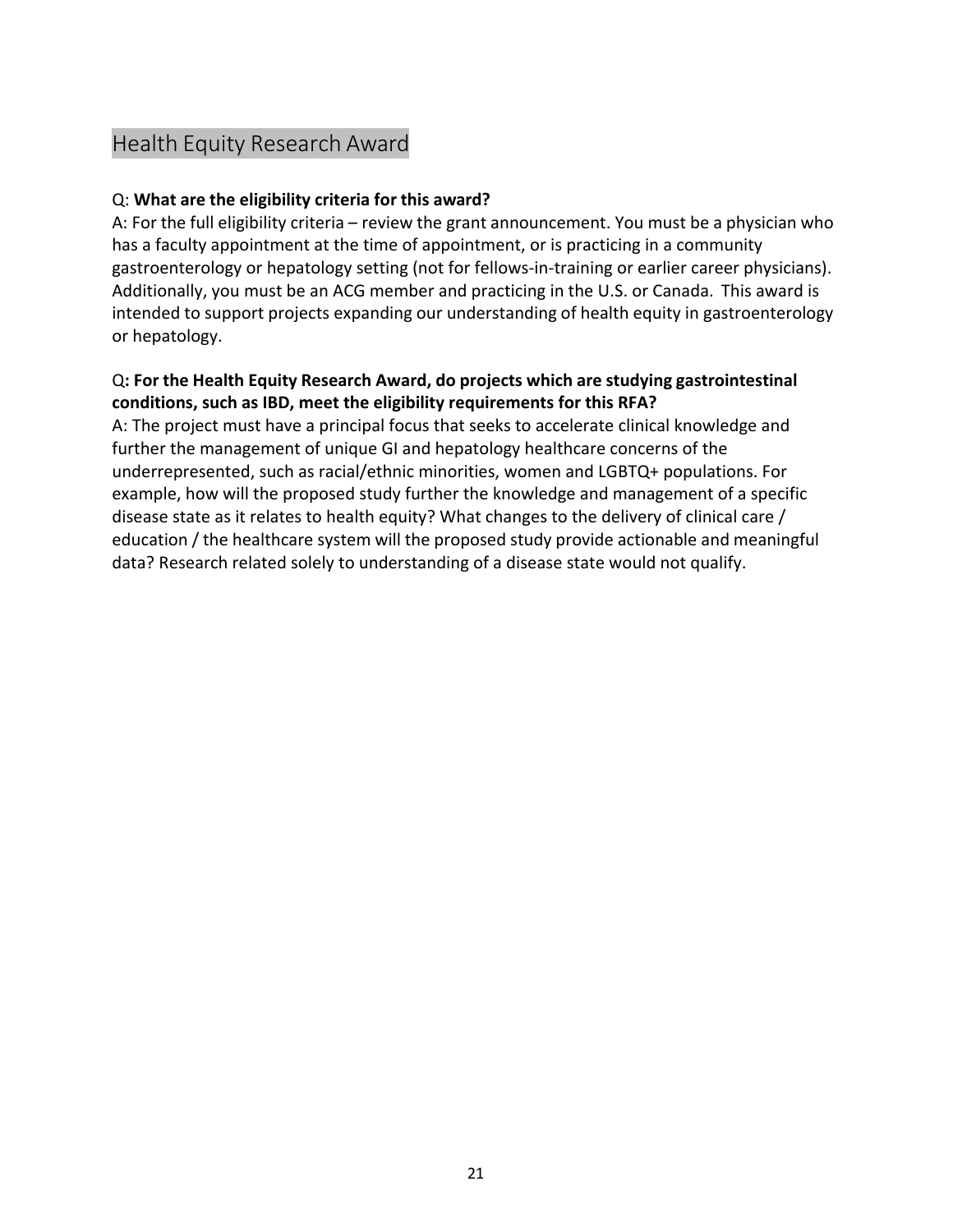# <span id="page-21-0"></span>Medical Resident & Medical Student Research Award Questions

### *Medical Resident Clinical Research Awards*

#### Q: **I am in residency – am I required to be an ACG member?**

A: No, membership is not required for Medical Resident applications for this award type. However, your mentor must be an ACG member.

#### Q**: I am applying for the Medical Resident Clinical Research Award. How should my Program Director submit the letter of support, and to whom should it be addressed?**

A: The Program Director's letter of support should be included in your application, which is uploaded as a single PDF document within the grant system. This includes the sections listed in the RFA. The letter should be addressed to the ACG Research Committee, which will be considering the applications.

#### Q: **For the Medical Resident Clinical Research Award, what is the purpose of the Program Director's letter?**

A: The purpose of this letter is to confirm there will be time within the program to complete the research, the capacity for residents to do a research project, and that the individual is supported by the institution.

### **Q: For the Medical Resident Clinical Research Award, can two residents apply jointly and split the grant and travel?**

A: No, only one Resident PI is allowed per grant.

#### *Medical Student Research Awards*

#### Q: **I am a medical student. Am I required to be an ACG member?**

A: No, membership is not required for medical students for this award type. ACG does not currently offer medical student membership category. However, your mentor must be an ACG member.

#### Q: **I am an international medical student. Am I eligible for the new Medical Student or Medical Resident Awards?**

A: No, these award types are limited to U.S. and Canadian applicants.

#### Q: **I will be a third-year medical student in rotations during the 6 to 10 weeks of the research. Will I need to solely dedicate 6 to 10 weeks to research, or am I able to complete both my required rotations as well as the research?**

A: No, this time needs to be fully protected for research, and if awarded, we will need a confirmation letter from the Dean's office. This funding is designed for medical students between their first and second years who have a summer experience of research, or potentially a medical student who could take a research elective block and have fully protected time (such as the summer after their third year for a research block). This cannot be combined with rotational work.